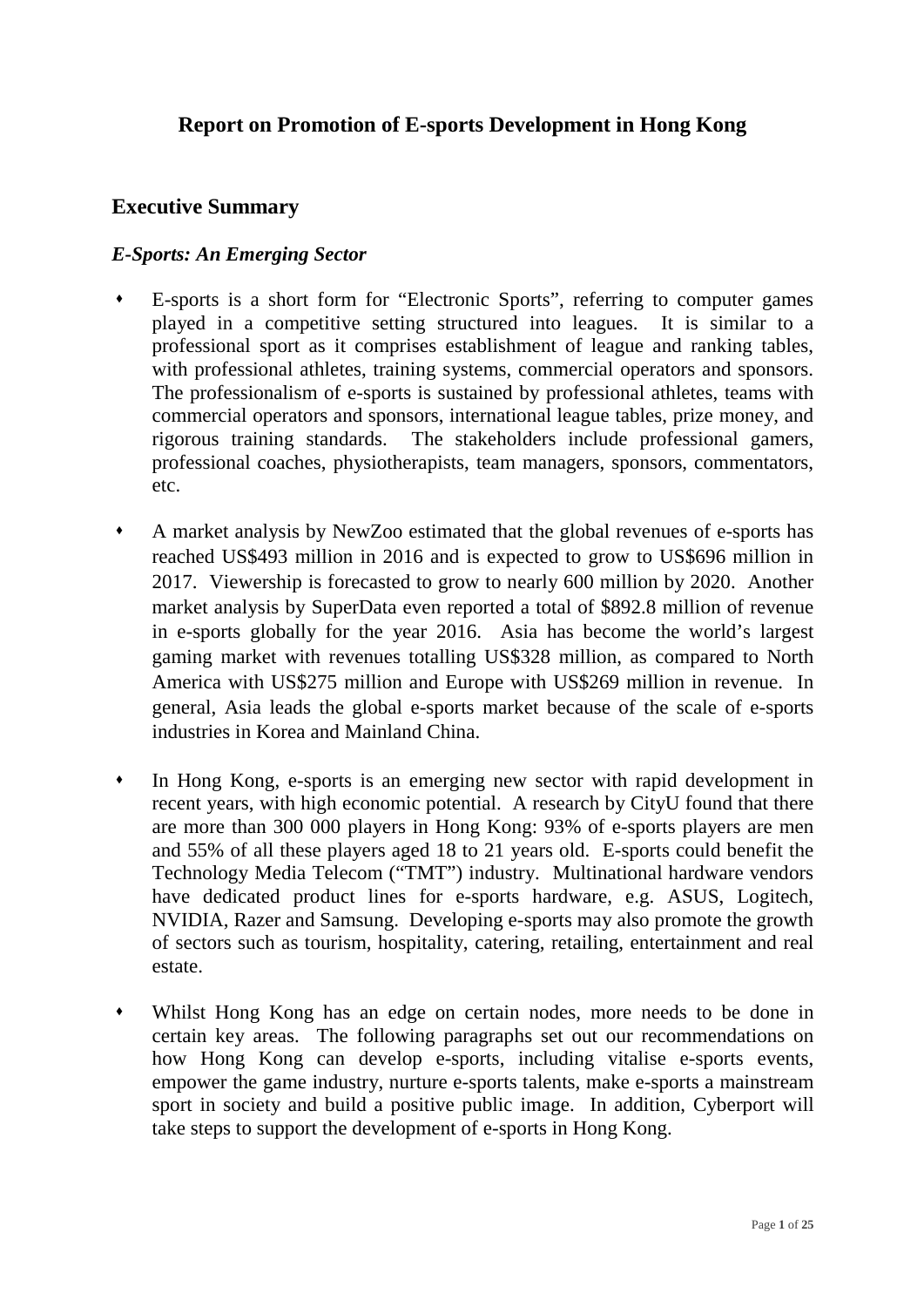### *Recommendations*

- We **recommend** the following four strategies to promote e-sports development in Hong Kong: –
	- (a) to **vitalise e-sports events** by providing suitable venues by the private and public sectors, thereby facilitating the organisation of more e-sports activities, competitions and events. Well-located, affordable and dedicated venues reduce organisers' preparation time and optimise manpower, allowing events to be held more regularly;
	- (b) to **empower the game industry** by nurturing local e-sports start-ups, cultivating e-sports technology talents and organising e-sports industry conferences. More assistance could be provided to game developers to grow their businesses. Incubation facilities could be provided to budding game developers. The youth could also be engaged in the research and development of games, hardware and related technologies, with a view to becoming game professionals and technology experts in future. Besides, organising signature conferences in Hong Kong could be impactful for bringing the stakeholders together to exchange knowledge, attract talents and foster business;
	- (c) to **nurture e-sports talents** by providing training to professional and amateur players. As e-sports in Hong Kong is at an early stage, a progressive approach may be needed in training professional e-athletes, starting with the provision of well-equipped venues and facilities. It is worthwhile to leverage e-sports training organisations and the local tertiary academia to provide more structured, professional and accredited training with career orientation. The e-sports sector also has to identify a more structured path to discover and develop potential players through social partnerships with schools and student clubs; and
	- (d) to **make e-sports a mainstream sport and build a positive public image** by enhancing e-sports public education and launching e-sports experience corners. This requires concerted efforts by the government, industry players, academia and youth associations to provide the public with a more comprehensive understanding about e-sports. Industry players may also consider setting up some e-sports experience corners in Hong Kong so that the general public can get a taste of e-sports.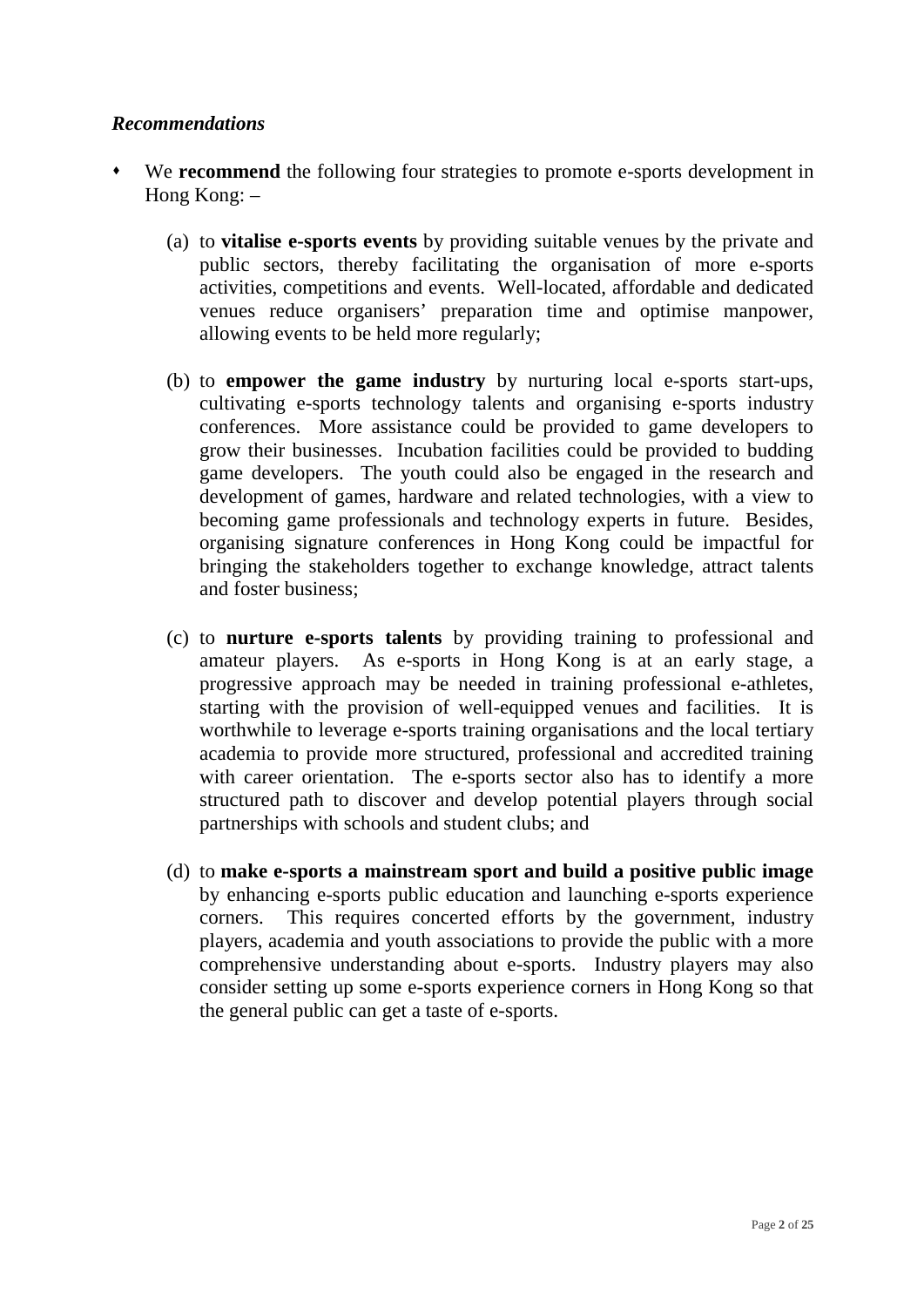# *Roles and Initiatives of Cyberport*

- Cyberport will take the initiative in collaboration with the industry to foster the development of the e-sports sector in the following areas –
	- (a) **set up a designated venue in Cyberport** for hosting regular e-sports activities and training. Cyberport would take the chance to review the existing broadband infrastructure to support professional live streaming for the e-sports competitions and events;
	- (b) **nurture e-sports technology talents** through leveraging its strength and partnership in grooming mobile e-sports game developers under Cyberport's entrepreneurial and internship programmes; and
	- (c) **support industry development** through joining and supporting industry events, participating as a member of industry associations, etc.

\*\*\*\*\*\*\*\*\*\*\*\*\*\*\*\*\*\*\*\*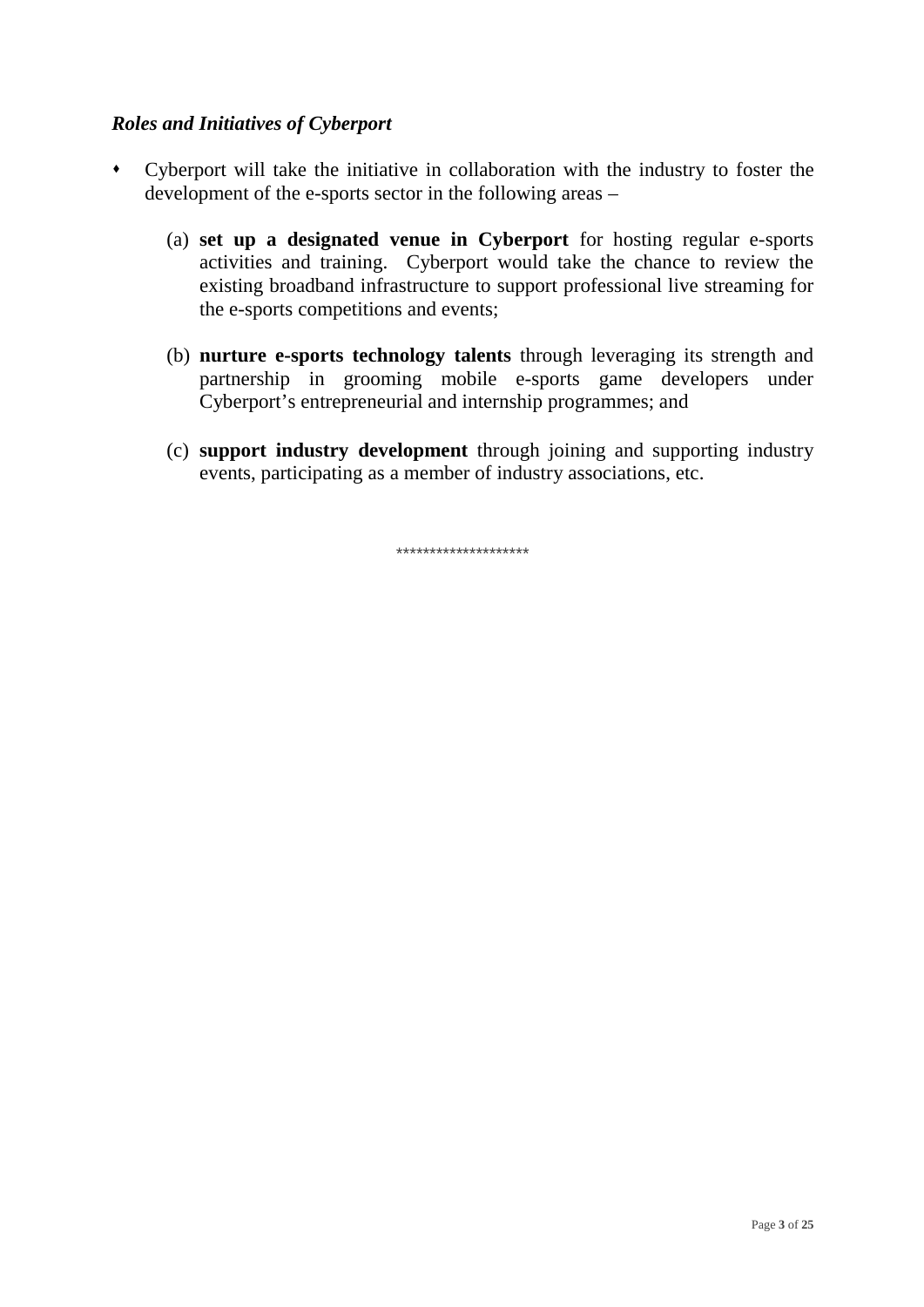# **Background**

1. Noting the recent rapid development of e-sports in Hong Kong and other cities and its economic development potential, in the 2017-18 Budget Speech, the Financial Secretary invited Cyberport to study the latest technology and products development and explore further promotion of e-sports in Hong Kong. In April 2017, Cyberport commissioned CityU to conduct a research study to consolidate a more comprehensive view of the e-sports sector through engagement of a wide range of stakeholders.

2. During the study period, both Cyberport and CityU directly engaged with various stakeholders, including game developers, event organisers, industry associations, hardware vendors, supporting services providers, professional and amateur players, policy makers and the general public. The study utilised focus groups, interviews, online surveys and literature review to identify the views and needs of the stakeholders, and made suggestions on the possible actions conducive to the e-sports sector in Hong Kong. Taking into account the findings of the study, Cyberport presents in this report the basic concepts of e-sports, its global market potentials, the current e-sports situation in Hong Kong, its economic benefits for Hong Kong and a set of recommendations on how e-sports should be further developed in Hong Kong.

# **Basic Concepts on E-sports**

3. E-sports is a short form for "Electronic Sports", referring to computer games played in a competitive setting structured into leagues, in which players "compete through networked games and related activities" (Jin,  $2010<sup>1</sup>$  $2010<sup>1</sup>$  $2010<sup>1</sup>$ ; Taylor, 2012).

4. The activity of playing e-sports closely resembles 'traditional' computer gaming, especially to a non-specialist audience. However, the establishment of local, regional, and global league and ranking tables, and the professionalism involved in all aspects of the phenomenon, sets e-sports apart from simply playing computer games.

5. E-sports has many similarities with traditional sports, such as having professional athletes, teams with commercial operators and sponsors, international league tables, prize money, and rigorous training standards.

6. A significant difference between e-sports and traditional sports is that in esports, the platform for the e-sports activity is proprietary. In e-sports, the company owning the intellectual property rights to the game can charge fees, or change the rule of the game anytime they like. E-sports operates with proprietary tools, and the Intellectual Property ("IP") owners have the right to alter the terms of play and impose royalty anytime they like.

<span id="page-3-0"></span> $\overline{a}$ <sup>1</sup> Dal Yong Jin (2010) "Korea's Online Gaming Empire | The MIT Press." https://mitpress.mit.edu/books/koreas-online-gaming-empire. Accessed Jun 30, 2017.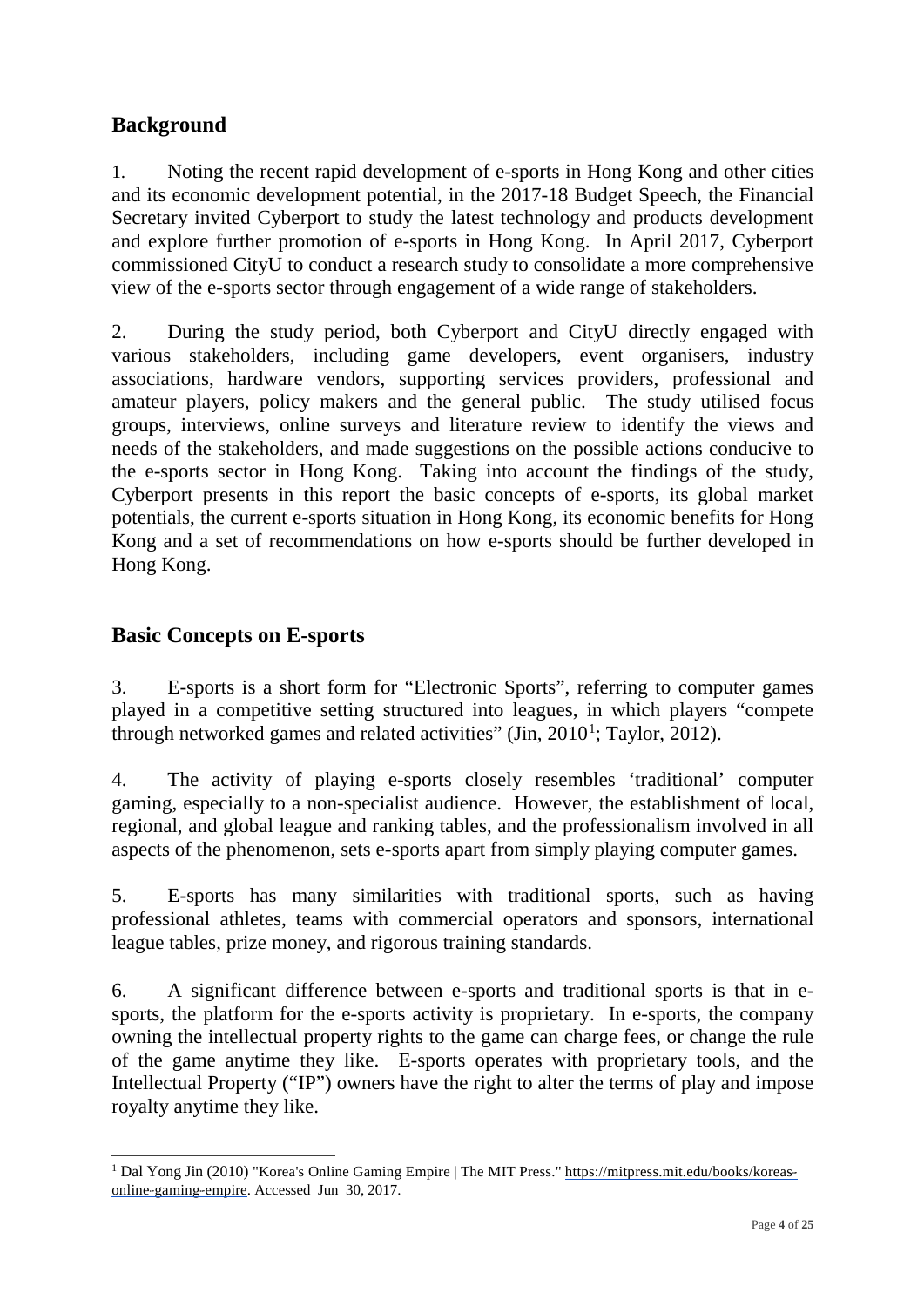7. To those e-sports advocators, e-sports is regarded as a socially acceptable and possibly "healthy" form of computer game play.

8. E-sports players take the activity very seriously and are personally very invested in self-directed learning and innovation, logical analysis and deep understanding of the games they play (Choontanom & Nardi, [2](#page-4-0)012). <sup>2</sup> Every professional player has his/her own training plan, combining both mental and physical training. E-sports also offer opportunities for experiences such as success and self-worth, and kinds of social bonding, such as team spirit (Jenkins, 2016).<sup>[3](#page-4-1)</sup> E-sports could potentially bring computer gaming from the private and uncontrolled sphere to the public controlled sphere within which youth benefit from the support network of senior/adults, such as coaches and trainers and peers alike.

9. On the other hand, e-sports has sometimes received criticisms for wasting time on an addictive activity with no financial or academic value. E-sports players often face pressure from parents and teachers and that both parents and teachers leave little leeway for e-sports training.

10. E-sports globally has developed into a comprehensive value chain which comprises key components on both supply and demand sides.

11. On the supply side, this includes the business activities around *content owners/providers* (game developers, IP owners, game publishers, IP licensees); *event organisers* (leagues, tournaments, playoffs), *media*/*platforms* (media companies, streaming technology companies); *commercial brands* (sponsors, advertisers); *supporting services* (training schools, coaches, commentators/casters); *hardware/peripheral vendors*; and *merchandisers*.

12. On the demand side, this includes *players* (amateur players, professional players, retired players, semi-professional teams, professional teams), and also *audience members*.

# **Global Market Potentials of E-sports**

#### Market Size

 $\overline{a}$ 

13. A market analysis by NewZoo estimated that the global revenues of e-sports has reached US\$493 million in 2016 and is expected to grow to US\$696 million in 2017, and US\$1.5 billion by 2020. Another market analysis by SuperData even reported a total of \$892.8 million of revenue in e-sports globally for the year 2016.

<span id="page-4-0"></span><sup>2</sup> "Theorycrafting the Classroom *Constructing the Introductory Technical Communication Course as a Game* - Mar 24, 2015 - SAGE Journals." [http://journals.sagepub.com/doi/abs/10.1177/0047281615578846. A](http://journals.sagepub.com/doi/abs/10.1177/0047281615578846)ccessed Jun 12, 2017.

<span id="page-4-1"></span><sup>3</sup> Jenkins. H. (2006). "Complete Freedom of Movement: Video Games as Gendered Play Spaces." In *The Game Design Reader. A Rules of Play Anthology.* K. Salen & E. Zimmerman (eds.), Cambridge, MA: MIT Press. ISBN: 978-0262195362.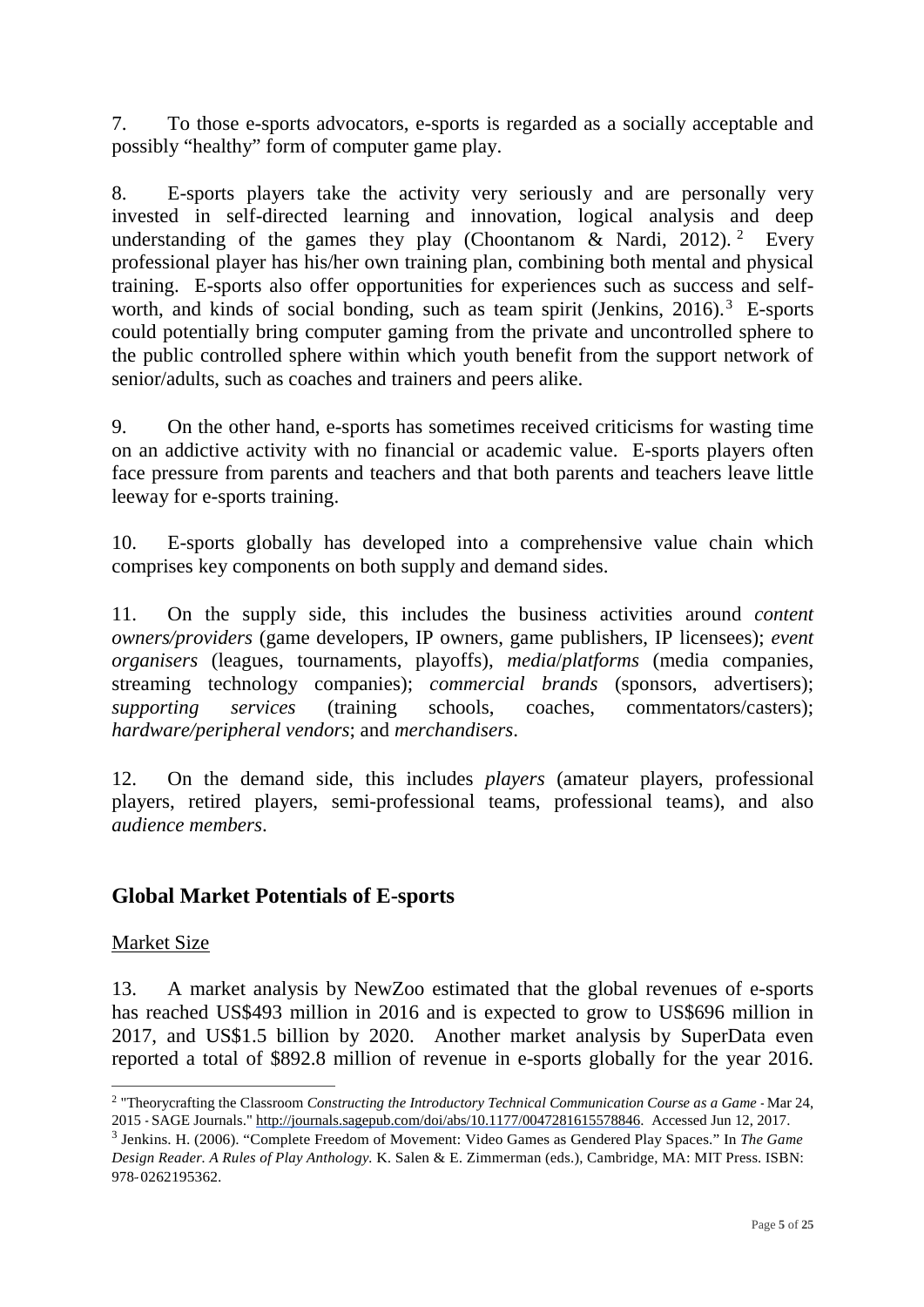Asia has become the world's largest gaming market with revenues totalling US\$328 million, as compared to North America with US\$275 million and Europe with US\$269 million in revenue. In general, Asia leads the global e-sports market because of the scale of e-sports industries in Korea and Mainland China.

14. Among many e-sports game titles, League of Legends (LoL) and Defense of the Ancients 2 (DOTA 2) are the two most popular e-sports games in the world. LoL is played by about 12 million gamers from more than 145 countries daily. LoL tournaments had a prize pool of about US\$2.13 million in both 2014 and 2015. DOTA 2 had 10.3 million monthly active users in 2015, and by 2016 the number had grown to 13 million. DOTA 2 tournaments maintain the largest prize pools in e-sports globally: The International 2016, an annual DOTA 2 e-sports championship tournament hosted by the game's developer, had US\$20.7 million in prizes; The International 2015 had US\$18.43million; and The International 2014 had US\$10.9 million.

### Viewership and Events

15. E-sports draws a large number of viewers online to watch a broadcast of tournaments or through either the official websites or on livestream/video on demand providers' sites, as well as spot audience at one-off events. The global e-sports audience, including both occasional viewers and enthusiasts, reached 323 million in 2016 and is expected to grow by 20% to 385 million in 2017. The audience is forecasted to grow to nearly 600 million by 2020. Notable e-sports events (e.g. BlizzCon, Intel Extreme Masters, League of Legends World Championship) organised by event organisers or game developers are widely distributed in different parts of the world, such as the US, Europe, Japan, Korea, Taiwan and Mainland China.

# **E-sports in Hong Kong**

#### A Short E-sports History

16. E-sports has a rather short history in Hong Kong. Hong Kong Esports Ltd. ("HKEsports"), founded in 2013, established the first e-sports team called Hong Kong Attitude which combined Hong Kong and Taiwan players in team. The first Hong Kong e-sports tournament was held in August 2013 with a spot audience of 500 people. The first Hong Kong e-sports qualifying match happened between 2014 and 2015, with over 500 teams participating and over 500 000 online concurrent viewers. The prize pool of this match was HK\$150,000. In 2016, the tournament of The League of Legends Masters Series ("LMS") attracted a spot audience of 3 000 and over 600 000 online viewers. It is possible to infer from the data that audience numbers and prize pools of e-sports events in Hong Kong are gradually increasing.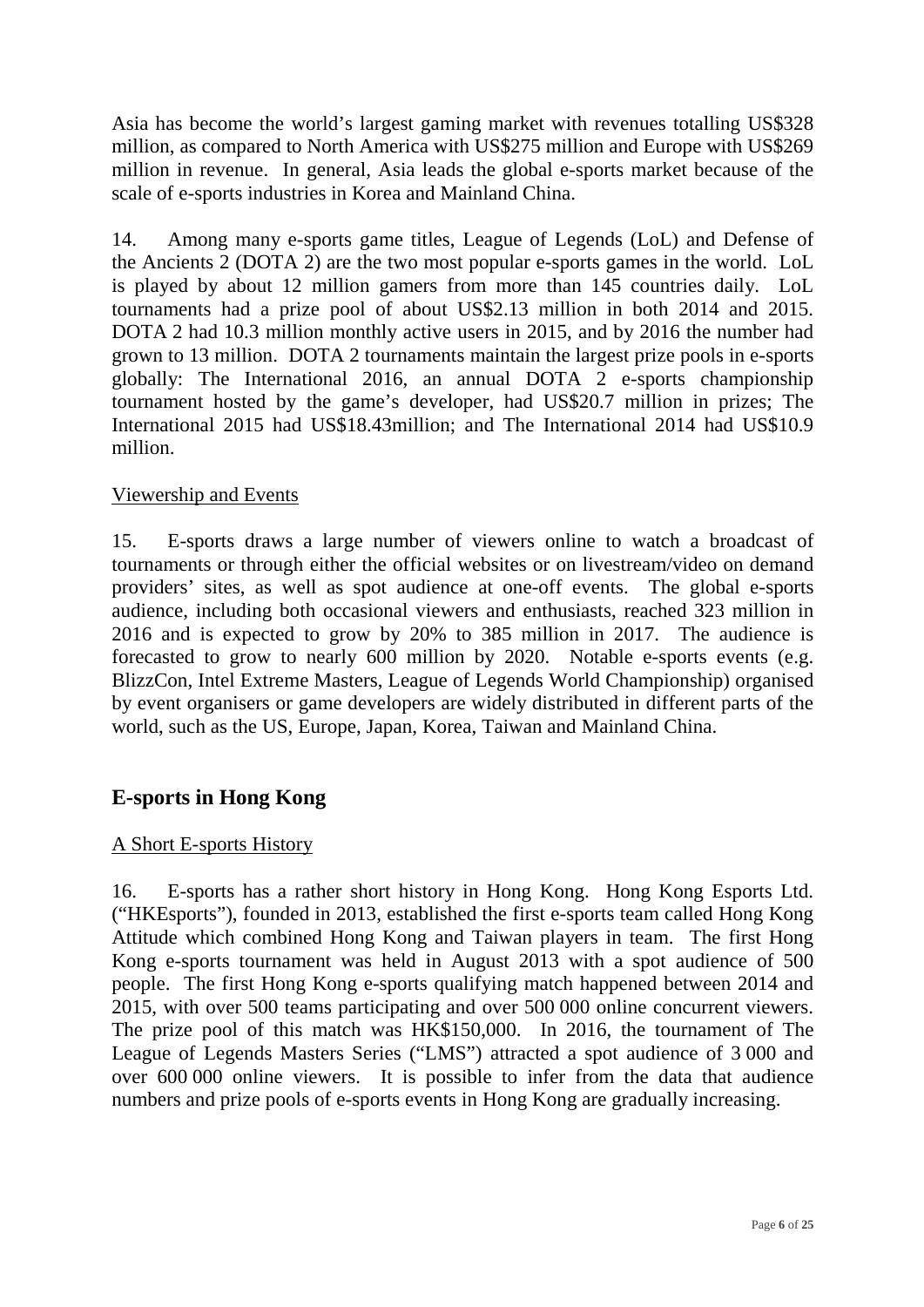### The Size and Shape of the E-Sports Community

17. The CityU research found that the Hong Kong e-sports sector, despite its short history, has attracted more than 300 000 players. It has surveyed nearly 1 000 e-sports audience and players, and found that 93% of the surveyed e-sports players are male. Most of them are young adults, with 55% aged 18 to 21 years old, 30% aged 15 to 17 years old and 4% aged 13 to 14 years old. Nearly 50% of the e-sports players are at senior secondary education level, while the rest are at diploma (18%), Bachelor's Degree (16%), junior secondary (9%), Associate Degree (6%), Master's Degree (0.7%) and primary education (0.3%) levels.

18. Additionally, through consultation with active e-sports players, who are affiliated to a gaming association, we found that 91% of players had played LoL, making it the most popular e-sports game. That is followed by Counter-Strike: Global Offensive (CS:GO) with 72% of players (See Figure 1). Nearly 90% of LoL players have at least six months of playing experience and 30% of them have more than five years of playing experience. The surveys showed that Hong Kong LoL players have attained good rankings - 4% of them are at the Challenger tier representing the top 0.02% of LoL players, and 2% are at the Master tier.



Figure 1: Popular e-sports games in Hong Kong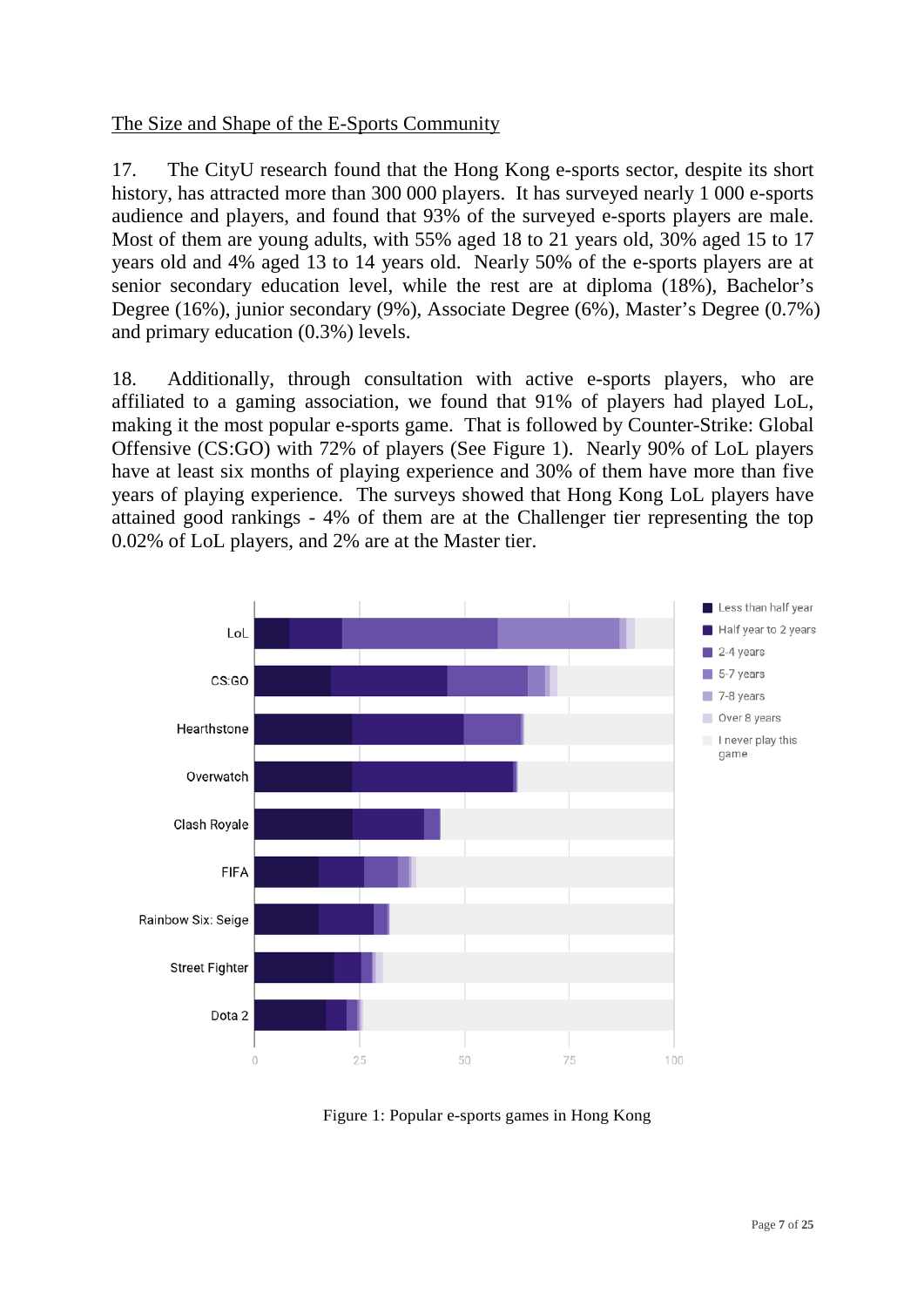19. Also, e-sports is a social activity. For instance, 67% of the surveyed e-sports players have practiced with friends or joined teams. Among these teams and practice partnerships, 77% were established in or after 2013, and 28% were established in or after 2016. For all players in the CityU research, 25% participated in at least one kind of formal e-sports competition, and 19% of them had participated in competitions within school or at a community level (e.g. CityU Hall Tournament) which may not be publicised. Some 7% of them participated in national tournaments (e.g. HKEsports) and 1% participated in international tournaments (e.g. League of Legends World Championship).

# Yet-to-be Established E-sports Sector

20. Along the aforesaid e-sports value chain, Hong Kong has an edge on certain nodes. However, it is inadequate in some aspects. Local game developers pointed out that Hong Kong's e-sports sector does not have certain elements of a well-developed e-sports sector: some roles, such as professional gamers, venues for competitions, professional coaches, physiotherapists, team managers, business developers, sponsors, commentators and event organisers, are only partially filled.

21. To the local gaming industry (even in some regions where e-sports has been more popular, e.g. Taiwan), many e-sports businesses are not profitable. Event organisers observed that the current Hong Kong e-sports viewership had been dominated by one single game (i.e. LoL), with a market share between 60 and 70%. That said, although it has the largest number of viewers across all e-sports games both globally and in Hong Kong, LoL's prize pool is smaller than that of many other games. In Hong Kong, LoL's online viewership can range from 1 000 for small events to 13 000 for large global events.

22. Corporate sponsors (e.g. beverage companies, broadband network) are very important to event organisers for covering partial costs in organising high-quality esports events, in terms of cash or equipment (e.g. mouses, keyboards, computers). The organisers mentioned that these companies understood e-sports, and thus it was easier to seek sponsorship from them. However, the organisers noted that there were not many of such companies in Hong Kong, and therefore the sponsorships provided were seldom enough to cover cost, resulting in most e-sports events making losses. Furthermore, the market has been dominated by larger organising companies, making smaller organisers difficult to seek funding from local corporate sponsorships, and compete for larger-scale events to make a profit.

23. Hardware suppliers can also be potential beneficiaries of the e-sports sector in Hong Kong. Razer Inc. is a case in point. Razer, a professional gaming peripherals manufacturer founded in San Diego in 2005, has been driving the e-sports industry with its sale of hardware like mouses, keyboards and laptops, sponsorship on e-sports events, as well as sponsoring professional e-athlete teams for international leagues, and so forth. It recently successfully raised more than US\$50 million from Horizons Ventures. The company envisions huge opportunities to disrupt the mobile market with mobile device or software platform that fulfils the needs of the mobile gamers.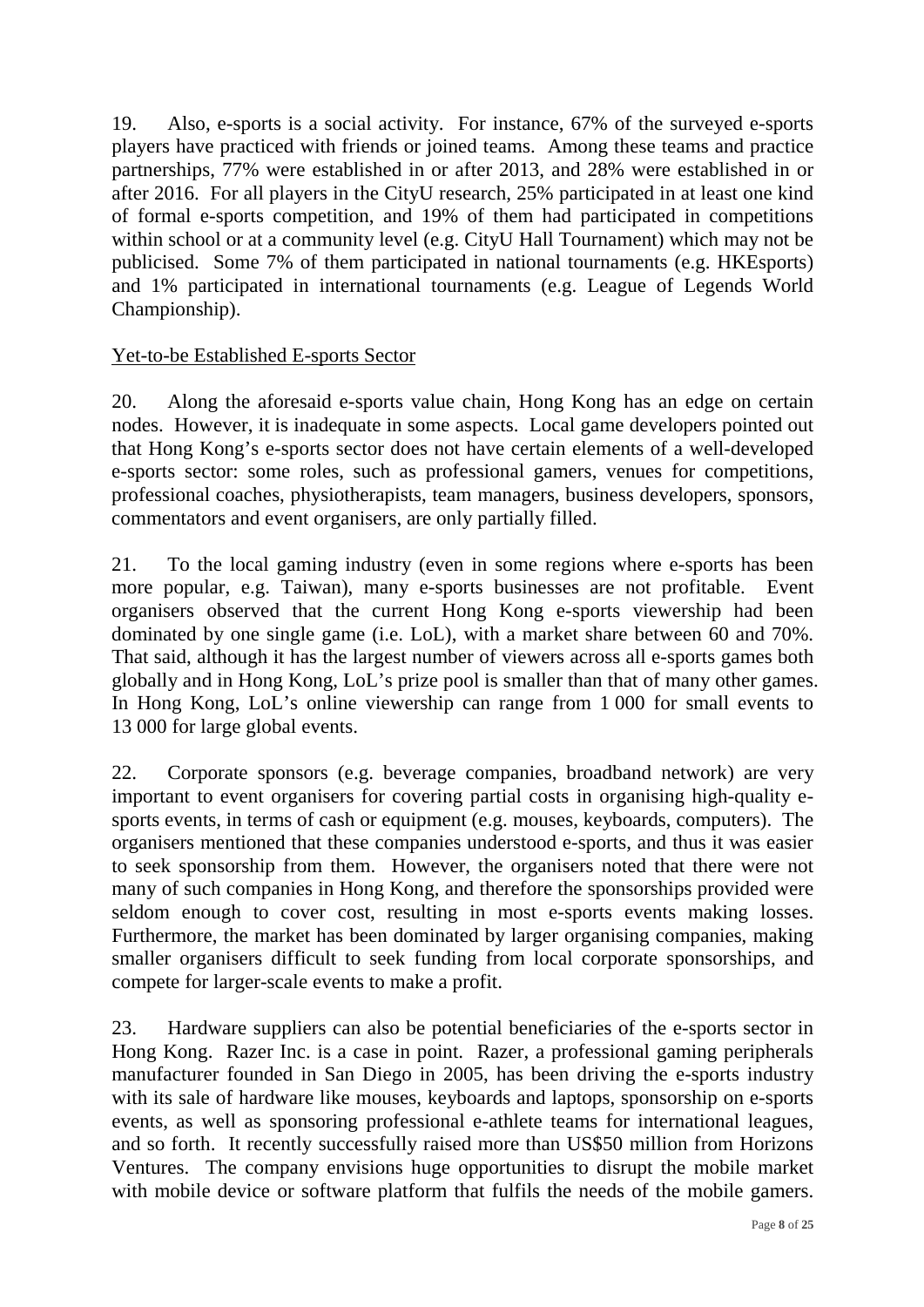Razer formed a partnership with mobile telecoms and internet service provider Three Group to offer tariff plans, services and devices to gamers around the world, and also opened the sixth RazerStore in Hong Kong in June 2017. Its digital currency, zGold, and other gaming products are transacted over the Three Group platform. Companies alike are not only a positive sign of the growing e-sports sector in Hong Kong, but also bringing concrete economic values to different aspects of the sector.

24. Event organisers reckoned that Hong Kong needs more well-located and affordable venues with good infrastructure. The main requirements for these venues are a location easily accessible to the majority of players, with adequate facilities for audience, relevant sound and light equipment, information technology ("IT") infrastructure and low-latency high-bandwidth Internet connectivity. Currently, most of the events organised within Hong Kong are of small scale, involving 200 to 300 attendees and 50 to 60 players. Large scale e-sports events in Hong Kong roughly cost between HK\$5 million to HK\$20 million, and there have been no more than four large scale events. Organisers always spend most of the budget on prizes, lighting and sound equipment, and sometimes commentators.

25. The game developers noted that Hong Kong does not currently have the talent pool of computer game developers who are skilled enough to develop an international e-sports title. The e-athletes noted that a major issue with e-sports training among Hong Kong youth is that the players did not have a training regime with training taking place informally: they started practising among friends; there was neither training method, analyst to examine their training needs nor any kind of coaching. These players had arranged to train when they were not constrained by schoolwork and not subject to family pressure. Many aspiring young e-athletes train alone and outside the support network of knowledgeable adults because the e-athletes faced constant pressure from the society in which the majority considers academic achievement the top priority and typical pathway for jobs with higher earnings. With such cultural tradition, family and teachers could leave little leeway for e-sports training.

26. The e-athletes indicated that e-sports players' salary varied significantly in Hong Kong, with international-level talents earning around HK\$60,000 per month. Meanwhile, a professional e-athlete, who was an international-level champion in the past, is earning more than HK\$10,000 per month. Some other junior e-athletes are merely earning a basic salary of HK\$3,000 per month.

27. The current local e-sports sector could not enable long-term careers for eathletes. The e-athletes indicated their awareness of the relatively short career path of a professional e-athlete. Many e-sports players retire in their mid-twenties. In some regions, it is common for players to move on to become coaches, commentators, game analysts, bloggers, and so forth. Due to the difficulties of organising e-sports events in Hong Kong, however, such opportunities for local e-sports players to move onto these career pathways are scarce.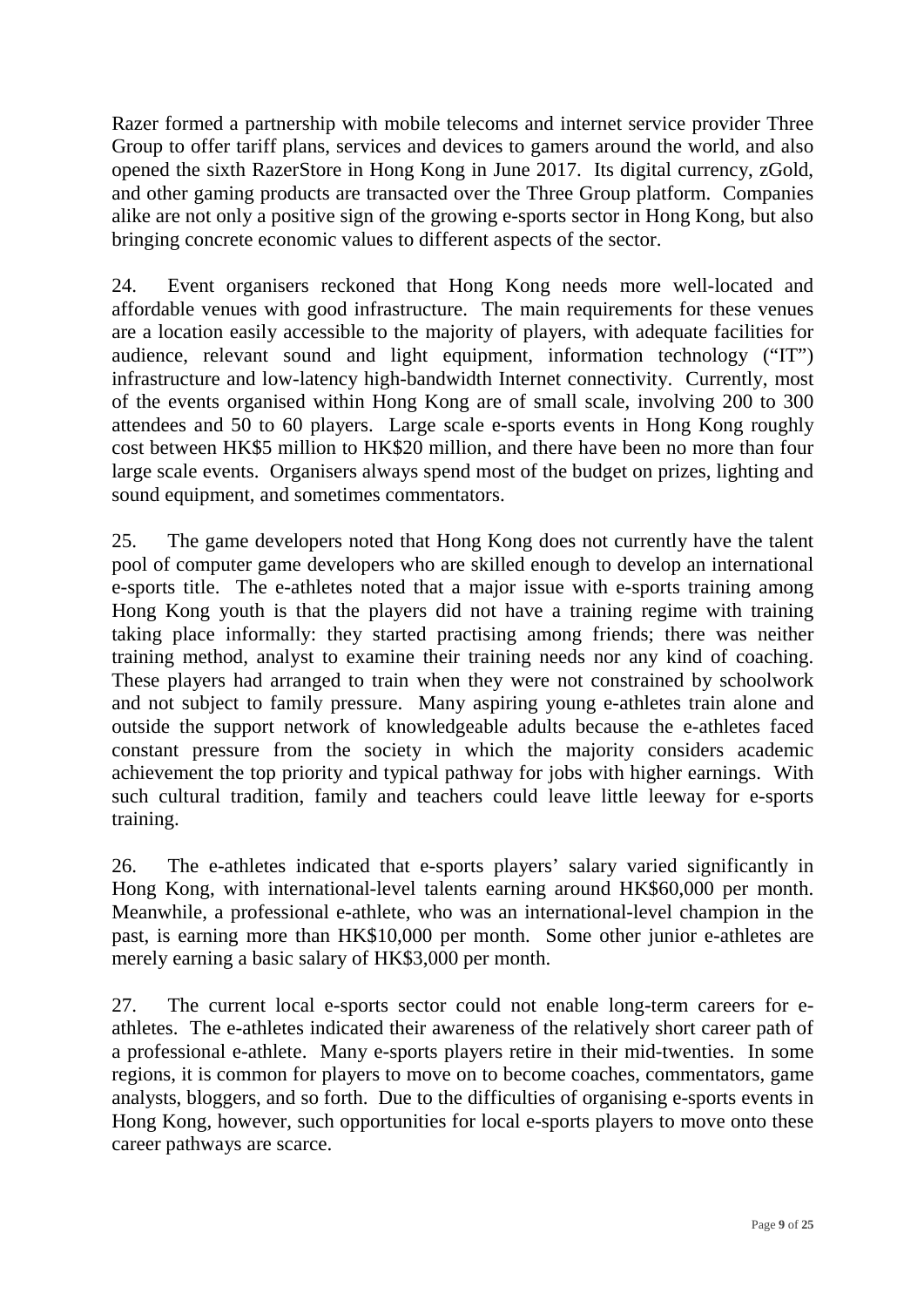# **Benefits of E-sports to Hong Kong**

28. E-sports is a derivative from the game industry, integrating elements of technology, media, entertainment as well as professional sports. It is observed that esports has become a new economic driver far and near, e.g. in the US, Mainland China, Korea, Taiwan and Europe. All these places have already engaged in some notable direct and indirect economic activities, such as large-scale competitions and sponsorships. The income sources of the industry are built around an extensive community both on-line and off-line, with a large crowd of fans in support of their esports celebrities (i.e. e-athletes, casters). Some places have also benefited from games development and technological advancement.

29. The industry players believe e-sports in Hong Kong is a sunrise industry with its market size and economic importance set to bloom in the next few years and Hong Kong could harness its economic potentials in the long run. The following section describes some key areas of potential benefits in developing e-sports in Hong Kong with reference to successful examples worldwide.

# Benefits to the "TechnologyMediaTelecom (TMT)" industry

30. E-sports activities involve a lot of digital technologies in the process of broadcasting backed by a variety of professionals in the innovation and technology ("I&T") sector as well as the creative industry. While the e-sports game per se is a software, hardware like monitors, keyboards, mouses, graphics cards and chip sets are also necessary to integrate with the software for top-notch performance. Many multinational hardware vendors have dedicated product lines to manufacture hardware for e-sports, e.g. ASUS, Corsair, DELL, HP, Intel, Lenovo, Logitech, MSI, NVIDIA, Razer and Samsung, etc.

31. Streaming technologies enabled e-sports to reach out to a huge borderless online community seamlessly and also fostered real-time interaction among players and audience. YouTube and Twitch are the two most popular online communities for e-sports content live streaming worldwide. Platforms as such give professional commentators, anchors and YouTubers huge exposure. In Hong Kong, tech companies specialized in streaming technologies may explore business opportunities in supporting local events and tournaments. Furthermore, the local commentators, anchors, casters and YouTubers can ride on the popular streaming platforms to earn substantial income.

32. E-sports also requires high-speed and stable network for access to the game servers distributed in different parts of the world, which could be most important to contestants participating in competitions. The local ISP and telecommunications companies provide dedicated lines and bandwidth to ensure quality services throughout e-sports content transmission. Moreover, on-site e-sports activities offer sensational digital entertainment experiences which require a combination of premium stage design and effects, as well as control systems in order to create a favourable ambience. Expertise in sound engineering, lighting, music composition, animation,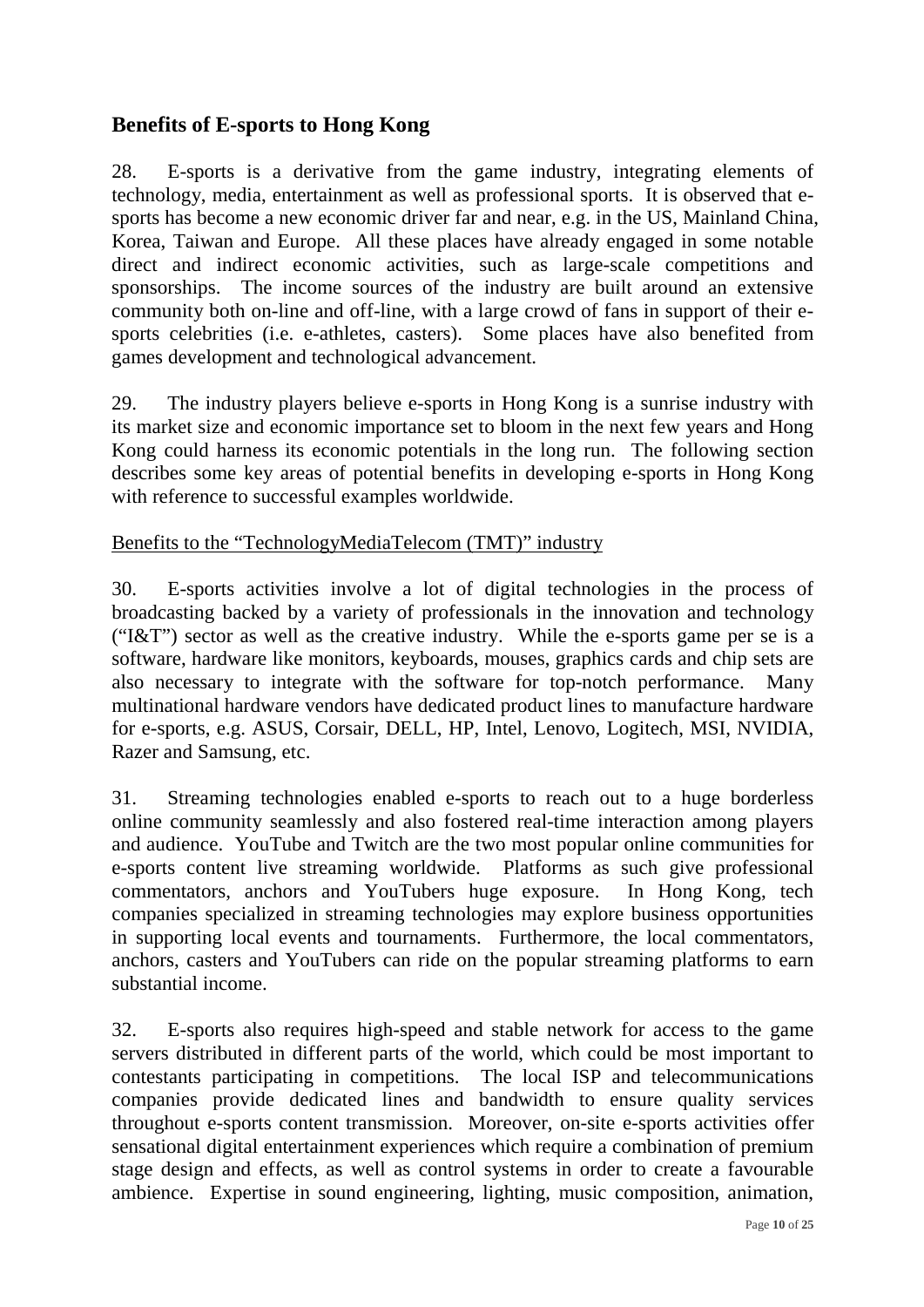copywriting, etc., makes e-sports events more sensationally appealing and engaging to both players and audience.

### Benefits to the e-sports related industries

33. The prospering of e-sports could potentially benefit e-sports related industries. According to the Hong Kong Digital Entertainment Industry Survey conducted by the Hong Kong Digital Entertainment Association and published in May 2017, there were about 108 companies with gaming as major business in Hong Kong. The game industry has a higher revenue and profit than other digital entertainment industries. The main reason is that the industry has successfully transformed from the development of computer games to online games, and then to mobile games. Therefore, opportunities are abundant for Hong Kong game companies to harness the huge potential of e-sports through developing mobile games.

34. Similar to other sports games, merchandising of e-sports related items can make a very profitable business. The merchandises are not only derived from the game characters, but also from the e-sports teams, such as the celebrity team members, team logos and photos. The world's largest e-sports event company, ESL, has been selling a great variety of items, such as tees, caps, cups, jackets, pins and bags. Popular games in Hong Kong earned revenue from mechanising on top of the games themselves. For example, the game "果寶三國" has manufactured a series of robots for its characters. It is imaginable that more e-sports games in Hong Kong can generate extra income from mechanising of their IPs.

35. Yinchuan, the capital of the Ningxia Hui Autonomous Region in the Mainland, positioned e-sports as a strategic industry to drive the economy, with a vision of establishing itself as a "Capital of E-sports". Since 2014, the Yinchuan government established a company to take over the right from Korea to organise the World Cyber Arena ("WCA") competition. The Yinchuan government envisioned that e-sports could tremendously benefit other industries, such as big data, and therefore invested in setting up a data centre. They also made use of e-sports to stimulate its tourism. In the first half of 2014, the number of visitors to Ningxia was 6 million, who had spent a total of RMB 5.1 billion. More than half of the revenue was contributed by Yinchuan. The blooming of e-sports there led to an apparent growth in sectors such as tourism, hospitality, catering, retailing, and entertainment and real estate.

36. The Tourism Board hosted a three-day "E-sports & Music Festival Hong Kong" in August 2017, featuring international players competing in LoL and top K-pop stars, and aiming at attracting young visitors to Hong Kong. The local industry players are optimistic towards the benefits to be brought by organising world-class e-sports events to other industries in Hong Kong.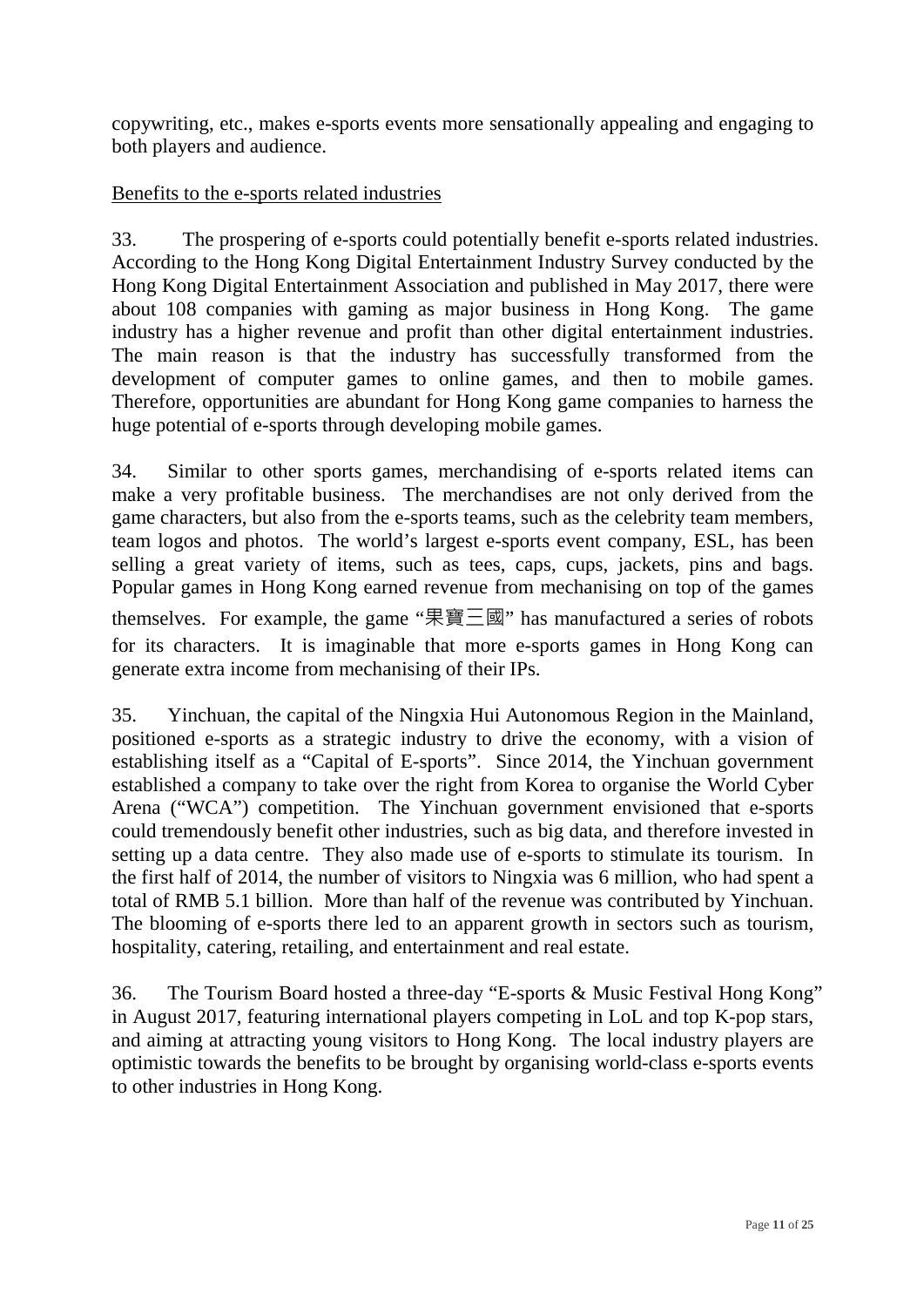# **Recommendations on Promotion of E-sports Development in Hong Kong**

37. As indicated above, Hong Kong's e-sports sector has more than 300 000 players. The CityU research suggested that with properly aimed support this sector could be significantly boosted. Some regions, most notably Taiwan, Korea and Mainland China, are well ahead of Hong Kong in terms of the development of their esports sector. It is important that a coordinated strategy be put in place not merely to support organic growth, but also to find ways to support the sector to "leapfrog" over some stages of development, and to take pre-emptive actions to prevent known threats over the course of development. The following recommendations are proposed to promote e-sports development in Hong Kong from four different perspectives, namely vitalising e-sports events, empowering the game industry, nurturing e-sports talents and making e-sports a mainstream sport in society.

#### *Vitalising e-sports events*

#### Providing e-sports favoured venues

38. Various e-sports stakeholders spelled out the need for competition venues which are either dedicated to the purpose or easily transformable into e-sports competition venues, and also to cater for e-sports events of different scale. It is seen that neighbouring regions like Taiwan and South Korea have plenty of venues for entertaining large or small scale events. As a matter of fact, there are decent venues in Hong Kong which are easily transformable for serving some one-off or on annual basis large-scale events that house thousands of audience on-spot. The e-sports event organisers were satisfied with the size and the facilities of venues like the Hong Kong Convention and Exhibition Centre, the AsiaWorld-Expo, the Kowloonbay International Trade & Exhibition Centre (KITEC), and the Hong Kong Coliseum, etc., but rental and setup costs were their concerns.

39. Apart from the venues for some infrequent large-scale events, e-sports event organisers would like Hong Kong to have more well-located, affordable, and dedicated venues with good infrastructure. Currently most of the events organised in Hong Kong are smaller in scale, involving about 200‐300 attendees and 50‐60 players. It is known that the major advantage of a dedicated venue is the reduction of preparation time and manpower needed to set up the site for e-sports competitions, thereby allowing organisers to hold events more regularly. These venues have to be properly furnished with premium audio-visual facilities, low-latency high-bandwidth internet connectivity, stage effect systems, live cast equipment, stage and seats. The venues may be operated by the event organisers who have expertise in running regular e-sports events and competitions.

40. Indeed, there are more e-sports themed small-sized venues opened in different districts of Hong Kong recently, e.g. in Cheung Sha Wan, Kowloon Bay, Kwun Tong, for the e-sports players, gamers or lovers to challenge each other, to join in challenges, or just for hangout. The e-sports stakeholders believed that more and more similar e-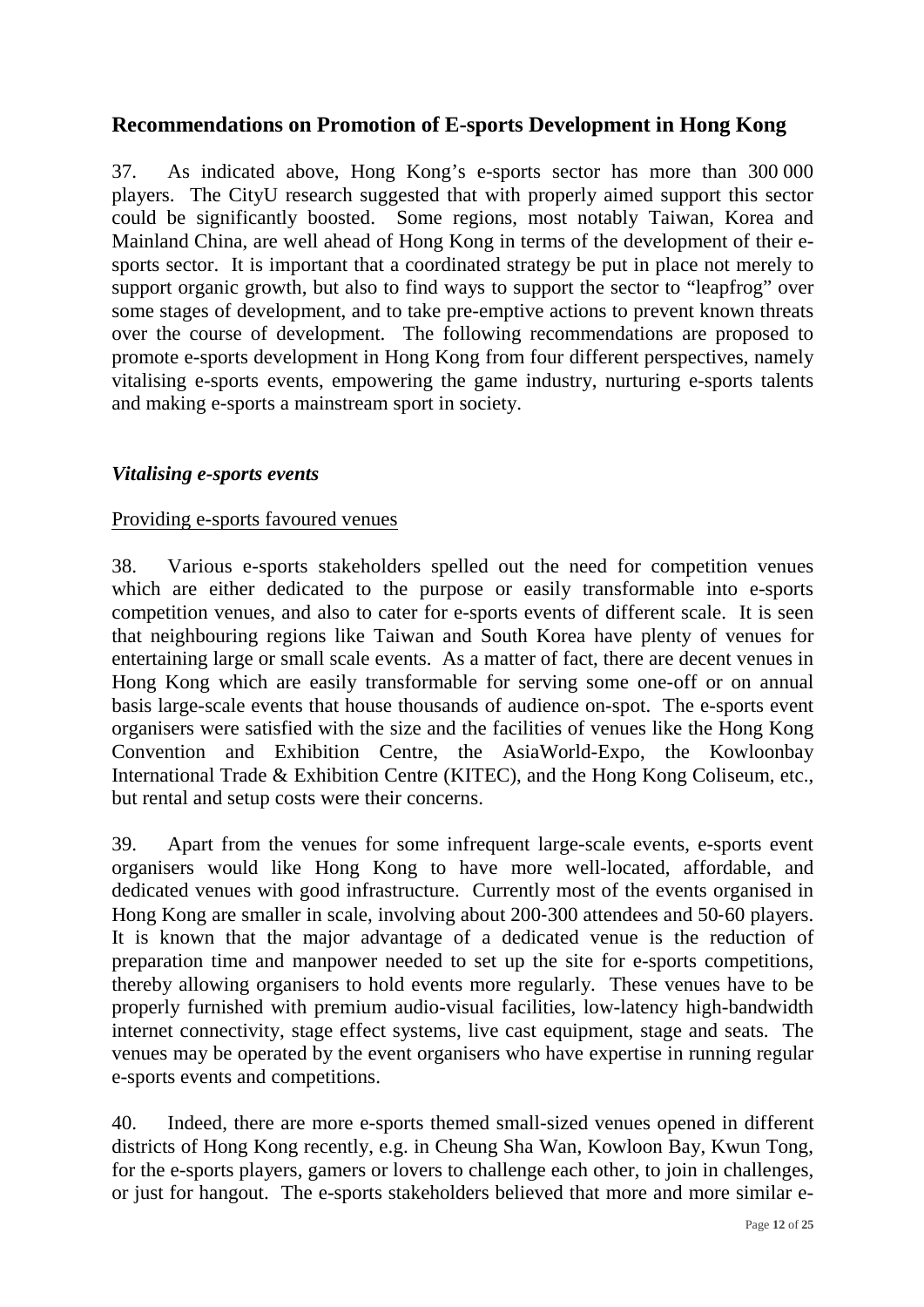sports venues being set up in different districts in the city would help meet the needs of participants in close proximity. More regular e-sports activities would provide more opportunities to e-sports players to improve their skills and competence, and would enhance the overall capability and also capacity of e-sports in Hong Kong.

41. The commercial sector, particularly the land developers, may be able to provide more venue options, such as shopping malls, or revitalising idle or old industrial buildings. Apart from the venues owned by the private sector, some public venues are also suitable for organising e-sports events. The Government should consider giving special consideration to venue bookings from e-sports organisations, similar to other local sports associations.

# Organising regular e-sports activities

42. In order for the aforementioned stakeholders in Hong Kong to emerge and mature, local e-sports can begin by organising more regular small-scale events, as well as co-organising existing major e-sports events. Small-scale events are necessary to prepare professionals to compete in, commentate, organise, and market larger-scale professional and commercial events in future. As the stakeholders like players and organisers build up, the local e-sports community would be strengthened and help develop the sector. E-sports leagues could be run in a more structured manner in order to converge with the international leagues.

43. Meanwhile, more regular events may help educate small- and medium-sized enterprises about the value of e-sports since a large number of youth and young adults watch these events regularly. These companies have to become aware that e-sports is a new media, which may open up the advertising market for local e-sports. It could also be a good attempt to co-locate e-sports events with other related events, such as comics or computer hardware fairs, in order to gain exposure to the general public.

# Organising heavyweight e-sports competitions and events

44. Except for a few, most of the e-sports events conducted in Hong Kong so far are of smaller scale (see the event list at Annex). Nonetheless, Hong Kong has a pool of local professionals and infrastructure for organising large scale non-e-sports meetings and conventions, as well as in traditional media broadcasting. Riding on this, Hong Kong can seek more opportunities in organising large-scale professional "signature tournament" at the international level e.g. WCA, E-sports and Music Festival Hong Kong, to help establish Hong Kong as one of the global e-sports hubs. This will attract top-notch players, experts, vendors, license owners and event organisers to Hong Kong and create a strong impact favouring the overall atmosphere that supports e-sports in the society. It is also beneficial to enhancing the cohesion of the local e-sports community, as well as encouraging e-sports professionals to stay locally within the industry. Furthermore, the e-athletes believe this could help develop a sense of community and create a momentum when they come together to compete with each other, getting ready to attend tournaments overseas.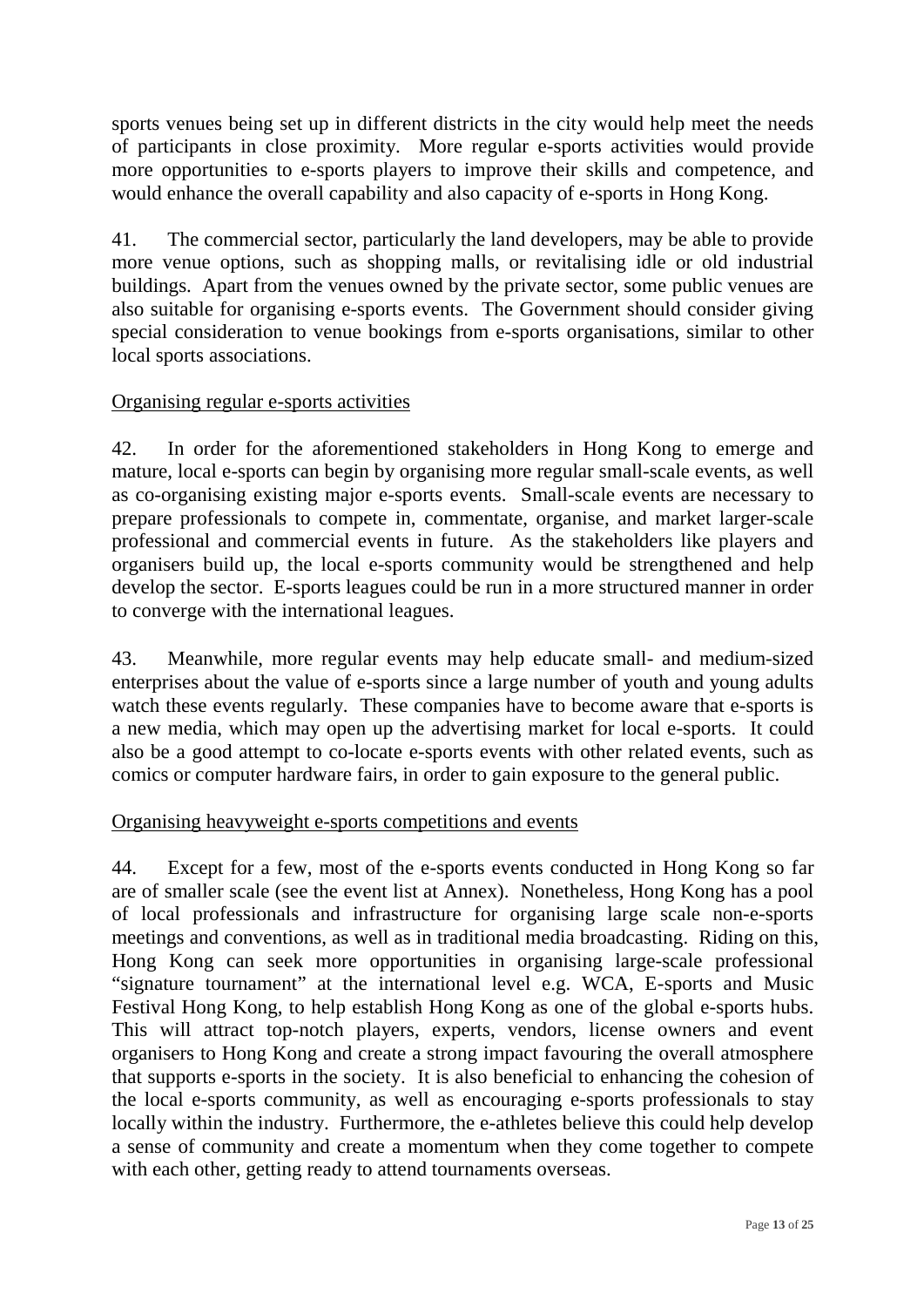# *Empowering the game industry*

### Nurturing e-sports start-ups of local games

45. The voices from the industry about supporting the local game industry are clear. It is of utmost strategic importance to provide an incubation environment for the local game developers to create more games for the e-sports arena. The Hong Kong game developers are fully aware that producing a local e-sports game with global playerbase and wide popular appeal, like LoL and DOTA 2 is perhaps less likely to happen. Having said that, it may be more realistic to assume that "smaller" games, which nevertheless have some appeal, could be developed in Hong Kong. Hong Kong has quite a number of mobile game developers with some popular game titles at regional and global levels, e.g. Dynamix, "果寶三國" and Tower of Saviors. Local game developers could engage in making e-sports type games for the market. Clash Royale, a globally popular mobile game with some competitive tournaments, could be a role model.

46. To jumpstart, game developers may make effort to create mainstream game types of various international matches, including (1) Combat; (2) First Person Shooter; (3) Multiplayer Online Battle Arena; (4) Sports; and (5) Card Games. Local game developers should aim to target areas which are niche globally and also popular in Hong Kong. In this regard, Hong Kong may explore creating a mobile e-sports games platform which could offer both monetary and non-monetary incentives to game developers, for example, industry-wide awards and tournaments featuring local game titles.

47. To enhance Hong Kong game companies' ability in developing their own esports games, more assistance should be provided to game developers to enable them to be more business oriented and assist them in building up business partnerships through educational and training programmes. Business nurturing programmes should be in place to offer funding support, training opportunities, marketing and promotion support, as well as business development support for local game companies to prepare them to progress from a start-up to an e-sports game company in the long run. On this front, it is possible for incubation facilities to incubate more game developers to produce popular e-sports game titles.

#### Nurturing e-sports technology talents

48. E-sports is relatively new and the CityU study has elicited that the players are of a younger generation than the majority of the current game developers. To the game developers, promotion of e-sports entails an opportunity to galvanize youth participation so as to nurture Hong Kong's future game development talents. Computer game professionals often develop deep understanding of computer games through many years of studying about the game mechanics and engaging with the player communities. Through the process of learning e-sports, the youth could discover their interests and talents in relation to e-sports, with a view to becoming game professionals and technology experts in future.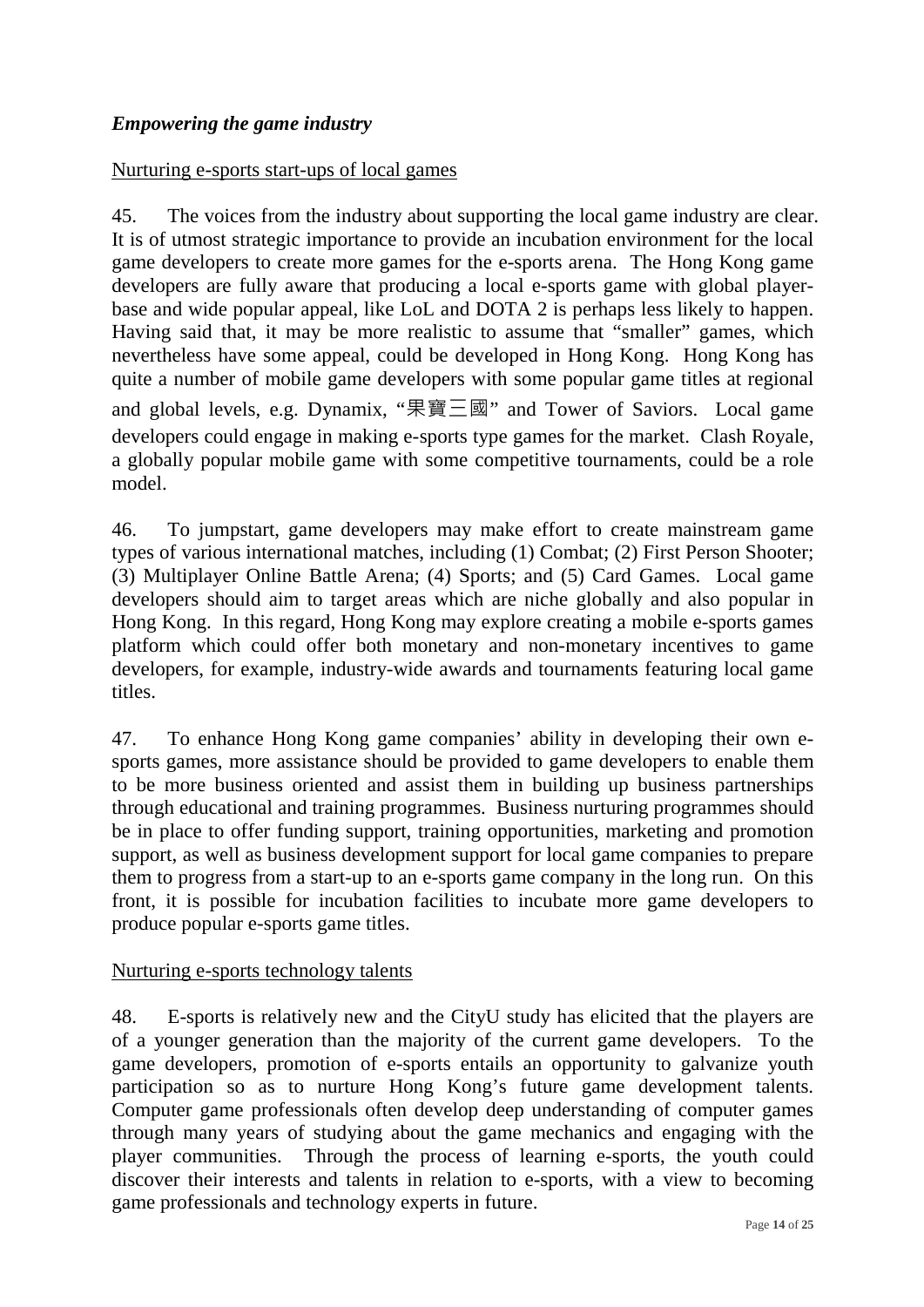49. Through promoting e-sports, it would also be possible to help educate the public that computer gaming has intellectual and occupational dimensions. As mentioned above, the e-sports sector has created a strong demand for young talents in different job positions in the I&T industry. Young people could be engaged in game development, as well as the research and development of hardware and related technologies, e.g. video streaming, live broadcasting, animation production and sound mixing.

50. Overseas game developers see Virtual Reality (VR) gaming as a key element in the next generation of e-sports. VR could make e-sports more like a true "sport" by introducing spatial experience. A few local game developers have envisioned this trend and have already developed trial versions of VR games, such as The Hong Kong ICT Awards 2017 winning entry "The Hopping Dead". Hong Kong game start-ups can explore further the potential of VR and prepare themselves by acquiring more technical knowledge in this area.

51. It is also possible for the local tech companies with strong big data analytics background to render professional data services to e-sports game companies. Game companies have been trying every means not only to attract players, but also retain a high level of interest in the games they are creating. They have examined the huge wealth of gaming-related data, i.e. big data, to understand the interests, habits and tendencies of the target audience. Sophisticated game companies use this kind of "massive data trail" to promote other products, services and items players may be interested in. Some game companies use big data to upsell or cross-sell. There is also evidence of developers using the information to improve the experience offered to gamers. Some gaming brands and websites use the data generated by gamers in conjunction with internal information to develop insights into how people interact with their games. In addition, in the course of e-sports competitions, a large volume of gaming data is generated and the organiser may capture it for further analysis. In this regard, it is possible for local tech companies with strong big data analytics background to render professional data services to e-sports game companies.

52. A jump-start approach to nurture e-sports game development talents could be to enhance industry-supported internship opportunities. Since 2011, the Hong Kong Digital Entertainment Association ("HKDEA") has organised a "Hong Kong Digital Entertainment Industry New Graduate Support Scheme" to enable digital entertainment companies to hire graduates to work as interns. HKDEA indicated a possibility to launch another internship arrangement soon, with a view to foster the formation of e-sports teams among game developers. Similarly, the e-sports related companies in Hong Kong can provide a wide range of internship opportunities for the youth to gain solid working experience, e.g. game development, technical support, streaming technologies, media platform, hardware engineering. As a result, the internship may facilitate more youth to understand the industry deeper and launch a career with a vision in e-sports.

Organising e-sports industry conferences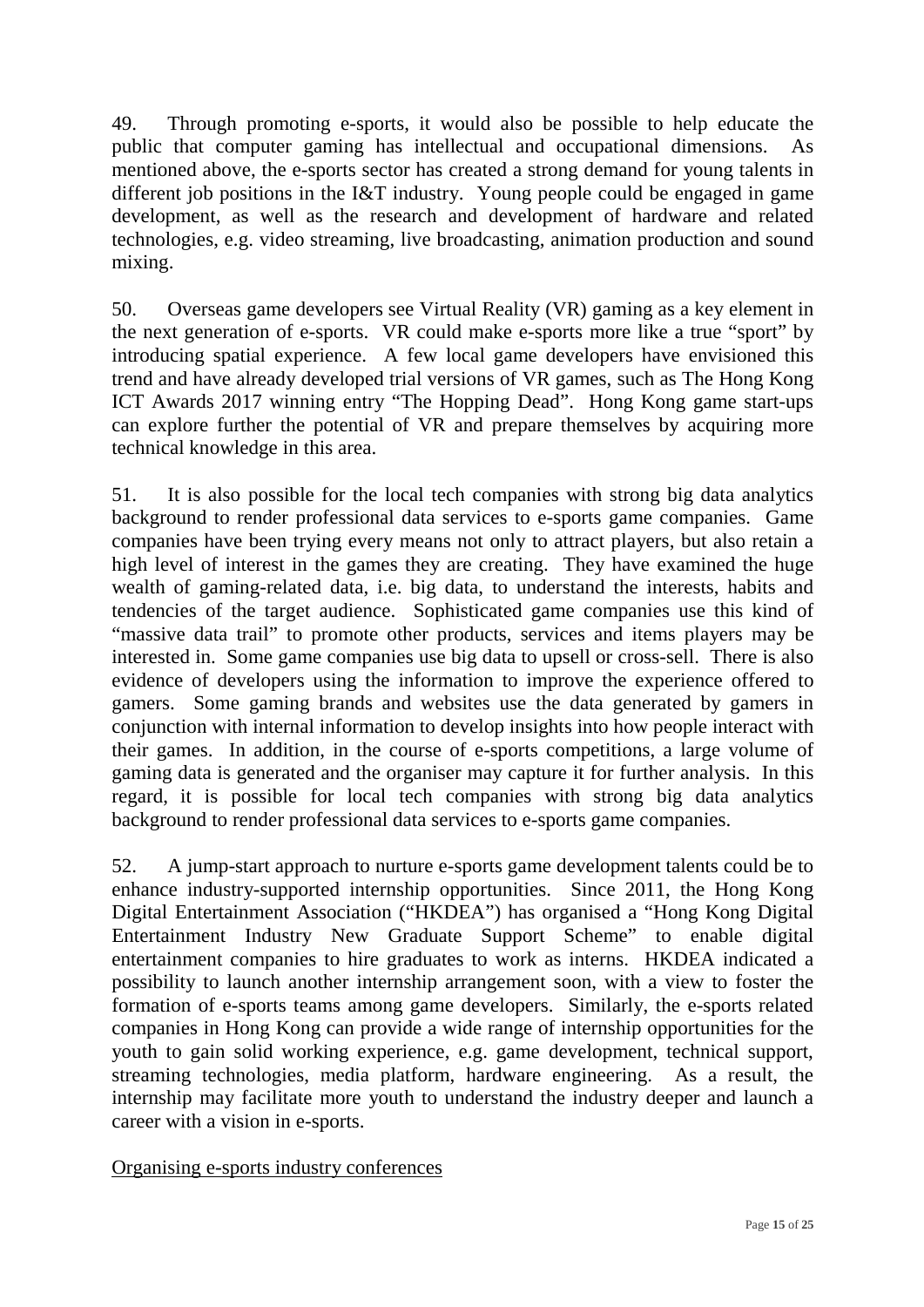53. Currently, it is seen that some globally signature industry e-sports conferences, e.g. eSCon US, eSCon Europe, Biz eSports Summit, and eSports Conference, are all held overseas rather than in Hong Kong. While introducing these conferences to Hong Kong is possible, organising international-level conferences tailored for the local industry deserves due consideration. Such kind of signature industry conferences running on a periodic basis would be impactful occasions for bringing local industry players together to exchange knowledge, attract talents and foster business.

# *Nurturing e-sports talents*

54. The e-sports sector not only needs talents in game development, but also talents for professional matches. As e-sports in Hong Kong is in an early stage, a progressive approach may be needed in training professional e-athletes, starting with provision of well-equipped venues and facilities. These venues and facilities, equipped with relevant IT infrastructure, would be able to motivate e-athletes to meet frequently for training.

55. It is worthwhile for the sector to leverage on e-sports training organisations and the local tertiary academia to provide more structured, professional and accredited training with career orientation, resembling an undergraduate degree programme being offered at a university in the United Kingdom<sup>[4](#page-15-0)</sup>, to train up aspired youth to become professional players to compete in international and regional competitions. Local tertiary institutions may explore offering industry accredited diplomas and certificates in various aspects, including game development, e-sports battling, broadcasting, commentary and event organisation.

56. Some industry players suggested establishing a territory-wide junior squad system for e-sports in Hong Kong, like the Youth Football Development Programme funded and executed by the Hong Kong Jockey Club. Such a system will provide a clear progression ladder for the youth to climb step by step, from interest cultivation to capacity building and eventually to pursuing a career. Given the rather short careerspan of e-athletes from age 17 to 25, veterans can be recruited as coaches to train the next generation of e-athletes with their valuable experience.

# Developing amateur players

57. Professional players are not in-born. Amateurs can be turned into professionals through comprehensive training. Strategically, the sector has to identify a more structural path to discover potential players in order to grow them to the next level for joining e-sports competitions of regional and global ranked league tables. Competitions and events could be a means to identify more competent and committed

<span id="page-15-0"></span> $\overline{a}$ <sup>4</sup> Staffordshire University offers a Bachelor of Arts in Esports Programme. It focuses on the business of e-sports, such as hosting events and competitions, creating business plans for developing teams, creating online communities and digital marketing, etc.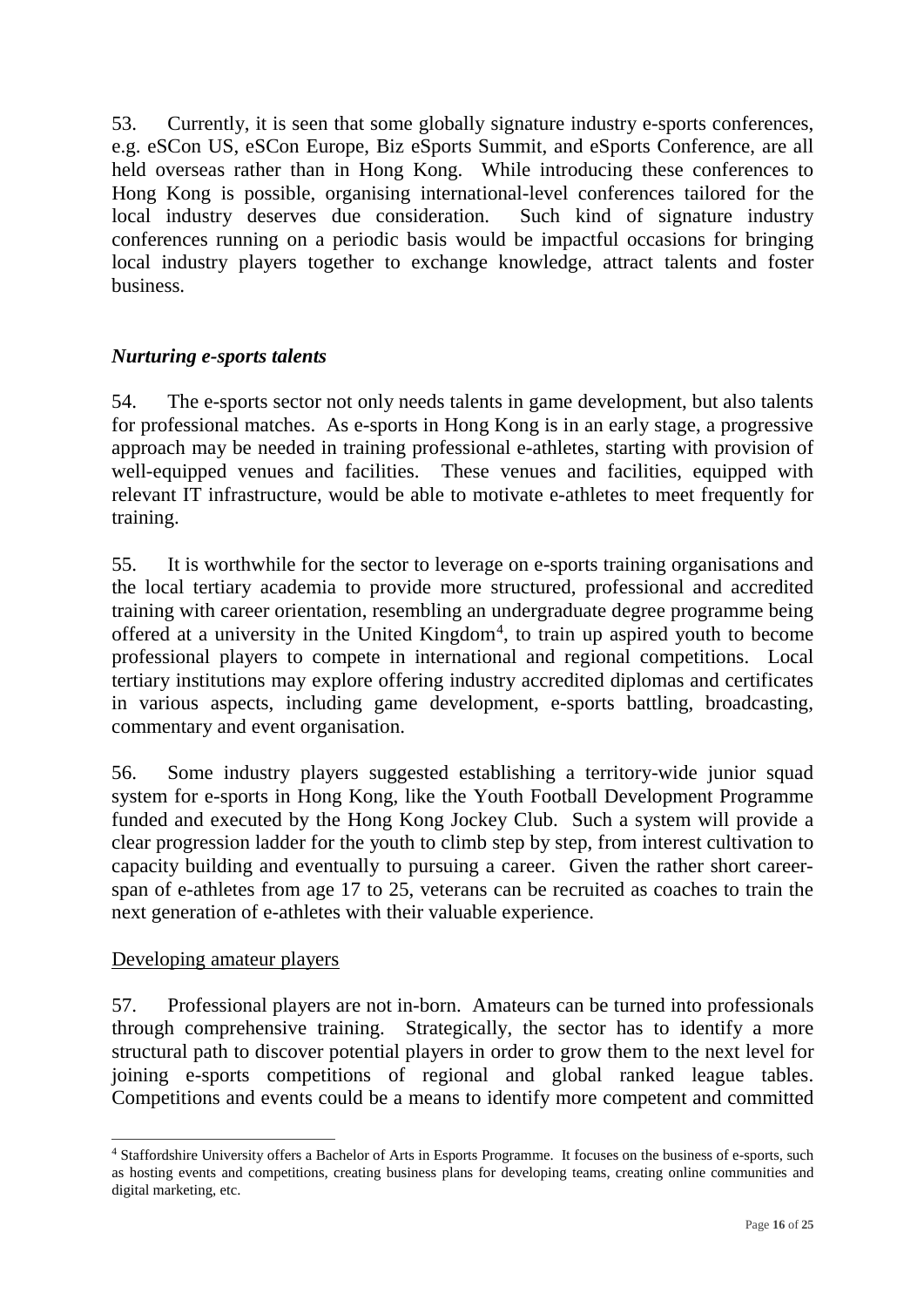amateur players. While the training institutions and the industry associations can scout and train aspiring players themselves, they could also develop social partnerships with schools and student clubs. They may work with student-oriented associations, such as the Hong Kong Student Esports Association (formerly known as Hong Kong Federation of Students' Electronic Sports, "HKFSES") and the Hong Kong Joint-School Electronics and Computer Society, to access a larger pool of potential youth. For example, the 2nd Joint-School Esports Competition organised by the HKFSES was joined by more than 100 teams from 25 secondary schools. Specially-designed programmes could be organised for those e-sports receptive schools in order to attract their students to the more sophisticated e-sports training. It is also advised to drive and support the schools to build their own school teams for regular inter-school competitions.

# *Making e-sports a mainstream sport and building a positive public image*

#### Enhancing e-sports public education

58. The popularity of e-sports is a function of the level of public education with concerted efforts by government departments, industry players, academia and youth associations to provide the public with a more comprehensive understanding about esports. Certain stakeholders are worried about possible negative effects on the youth, e.g. addiction, physiological damages and social isolation. In this connection, the associations will not only uphold the economic values of this emerging sector, but also the career prospect and the benefits of personal development potentials throughout the engagement of e-sports, e.g. building self-confidence, team spirit and pursuing a sense of excellence. [Positive public image of the e-sports profession could be built by instituting the best practices for the development of players while avoiding addiction. Organising more e-sports events and knowledge-sharing sessions may help relieve the anxiety of the concerned, e.g. teachers and parents.

#### Launching e-sports experience corners

59. Apart from setting up dedicated e-sports event venues, industry players (e.g. Razer, Three, Cyber Games Arena, Hong Kong Esports, JetOne) may consider to build up some e-sports experience corners in different parts of Hong Kong, so that the general public can get a taste of e-sports. These experience corners may feature esports games, local games, computer peripherals, gaming tools, Augmented Reality (AR)/VR technologies, and promote games, e-athlete celebrities, and YouTubers, etc.

60. In a longer term, the experience corners may further develop into e-sports experience centres or complexes combining e-sports competition/tournament arena with commercial vendors, training academies and restaurants.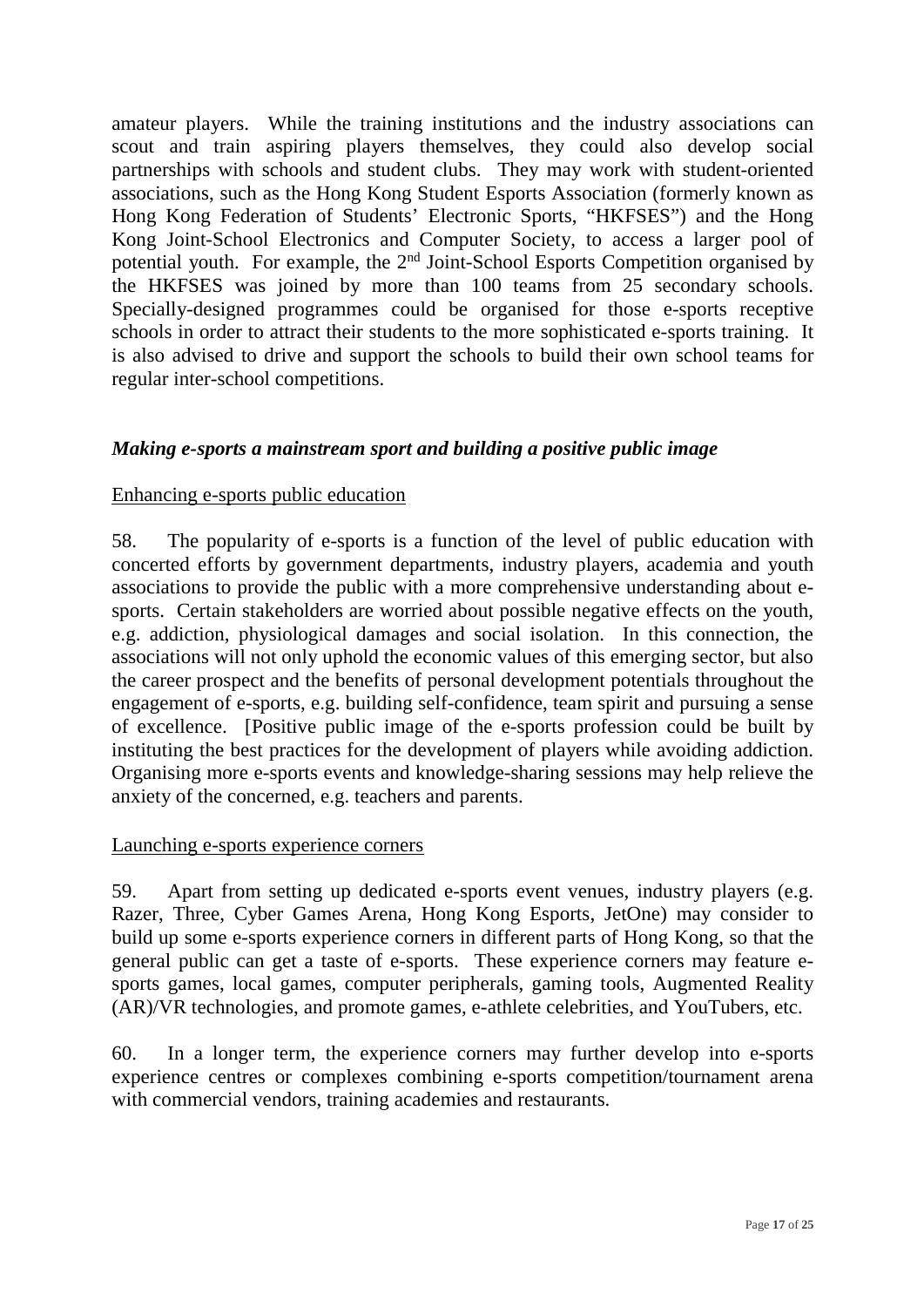# **Roles of Cyberport in the Promotion of E-sports in Hong Kong**

61. As elaborated in the above sections, e-sports is a blooming sector branching out from the I&T industry. Cyberport has been endeavouring to establish a digital ecosystem for Hong Kong by inspiring the youth, nurturing start-ups, and empowering entrepreneurs for global connection, and is prepared to join hands with the industry players to foster the development of the e-sports sector. More importantly, Cyberport considers that a well-developed e-sports sector will possibly bring great economic and social benefits to the digital ecosystem as a whole and therefore is prepared to foster the growth of the e-sports industry in its infancy. The following are some areas in which Cyberport can play a role with reference to its public missions.

### Providing e-sports favoured venues

62. Cyberport will consider making available space at Cyberport to be used as a designated area for hosting regular e-sports activities and also for training. The designated venue in Cyberport would particularly favour organising small to mediumsized events, from tens to two or three hundred participants. The space shall be furnished with advanced computers and peripherals, high-speed and stable Internet connection, premium audio-visual and broadcasting systems, lighting & effect, so as to create a favourable arena to e-sports players, no matter amateur or expert, to battle with each other. Cyberport would take the chance to review the existing broadband infrastructure to see how to support live streaming the e-sports competitions and events in a professional manner. In the meantime, the venue equipped with necessary e-sports facilities could be used by partnering e-sports training service providers for providing professional training to e-athletes, amateur players, as well as prospective workers in the e-sports industry. The space may be offered to different users at concessionary rental. Cyberport companies in e-sports related businesses may take advantage in using the venue for running their own e-sports activities.

#### Nurturing talents for the e-sports sector and the game industry

63. Cyberport has fully developed entrepreneurial programmes to nurture the youth and start-ups from ideation to incubation through maturity. A roadmap is set under these programmes for the start-ups to grow step by step. As explained above, mobile e-sports could be an entry point for the Hong Kong game developers to jumpstart. Cyberport may put more efforts in nurturing game developers in this area. By nurturing new gaming technologies such as AR, VR, Mixed Reality and holographic technology, Cyberport can build up a community to gradually develop e-sports games in the future.

64. Cyberport is one of the public organisations with extensive experience in running internship programmes (i.e. Cyberport Digital Tech Internship Programme), and thus could work with local and overseas industry practitioners to offer placements with systematic training. The placements could be on game development, game design, data analytics, animation, sound engineering, etc.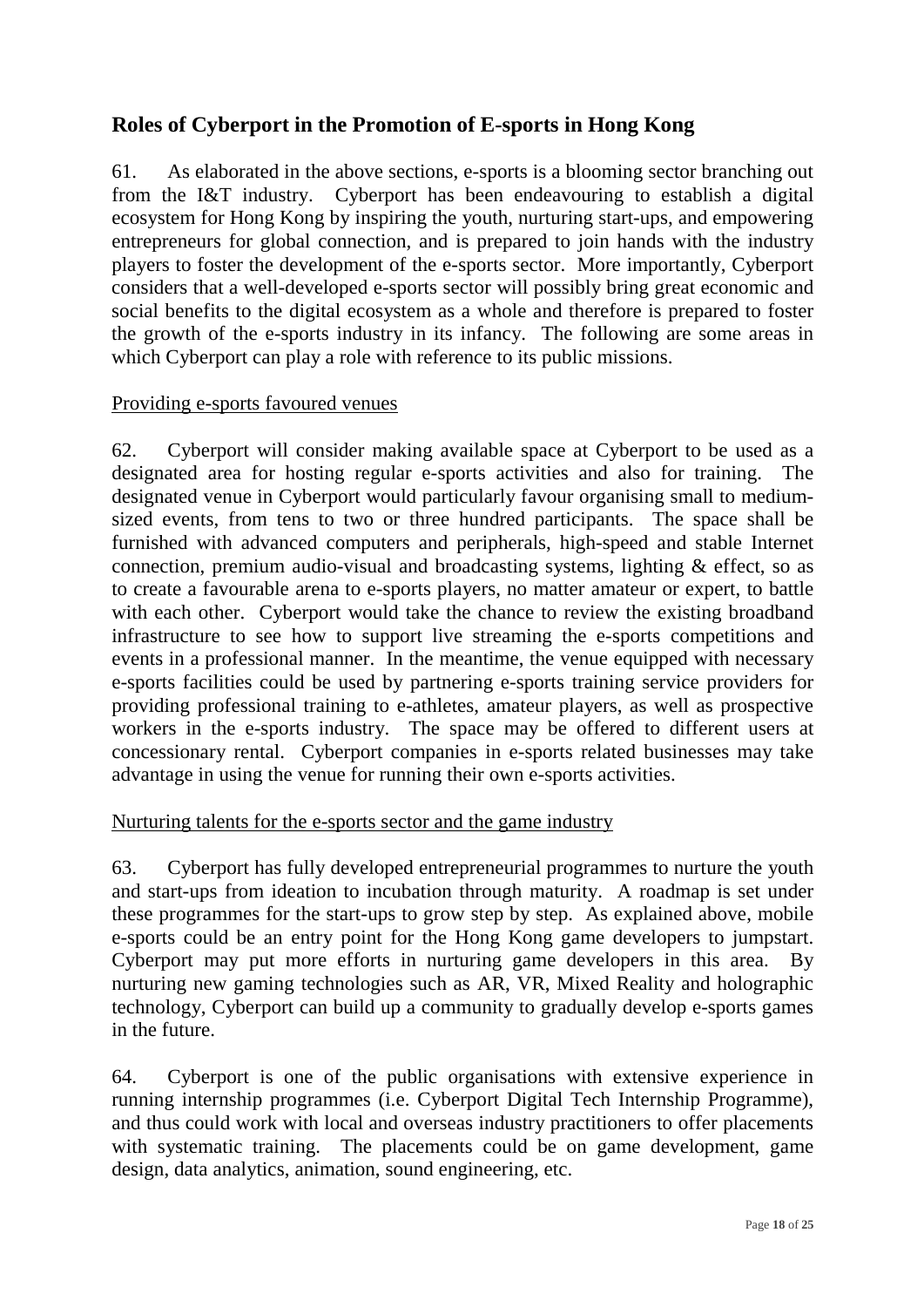#### Supporting industry development

65. With reference to some more mature e-sports markets, such as South Korea, Taiwan, United Kingdom and so forth, an industry association could accelerate the process of collaboration among local businesses through involving diverse groups of stakeholders (e.g. companies, for-profit and non-profit organisers, volunteers, and players). Indeed, local industry stakeholders recognise that industry association in Hong Kong would help build multilateral relationship with the government and the industry practitioners to foster mutual understanding for long-term sector development, and develop strategic partnerships both locally and internationally. Cyberport would be pleased to become a member of e-sports associations to work more closely and strategically with the industry to continue shaping the direction of the e-sports development in Hong Kong and the region. Cyberport would actively provide resources to support or join the activities organised by the associations, such as trade shows, signature tournaments, seminars, and training sessions, etc.

66. As a digital hub of the region, Cyberport would put effort into promoting esports technologies (e.g. streaming, VR/AR/MR, etc.) that would facilitate industry development to a wider public audience, by means of organising conferences/seminars/talks, coordinating with industry partners to offer training sessions, showcasing latest technologies, supporting industry partners to organise intercollegiate games, championships and other competitions.

Prepared by: Hong Kong Cyberport Management Company Limited

December 2017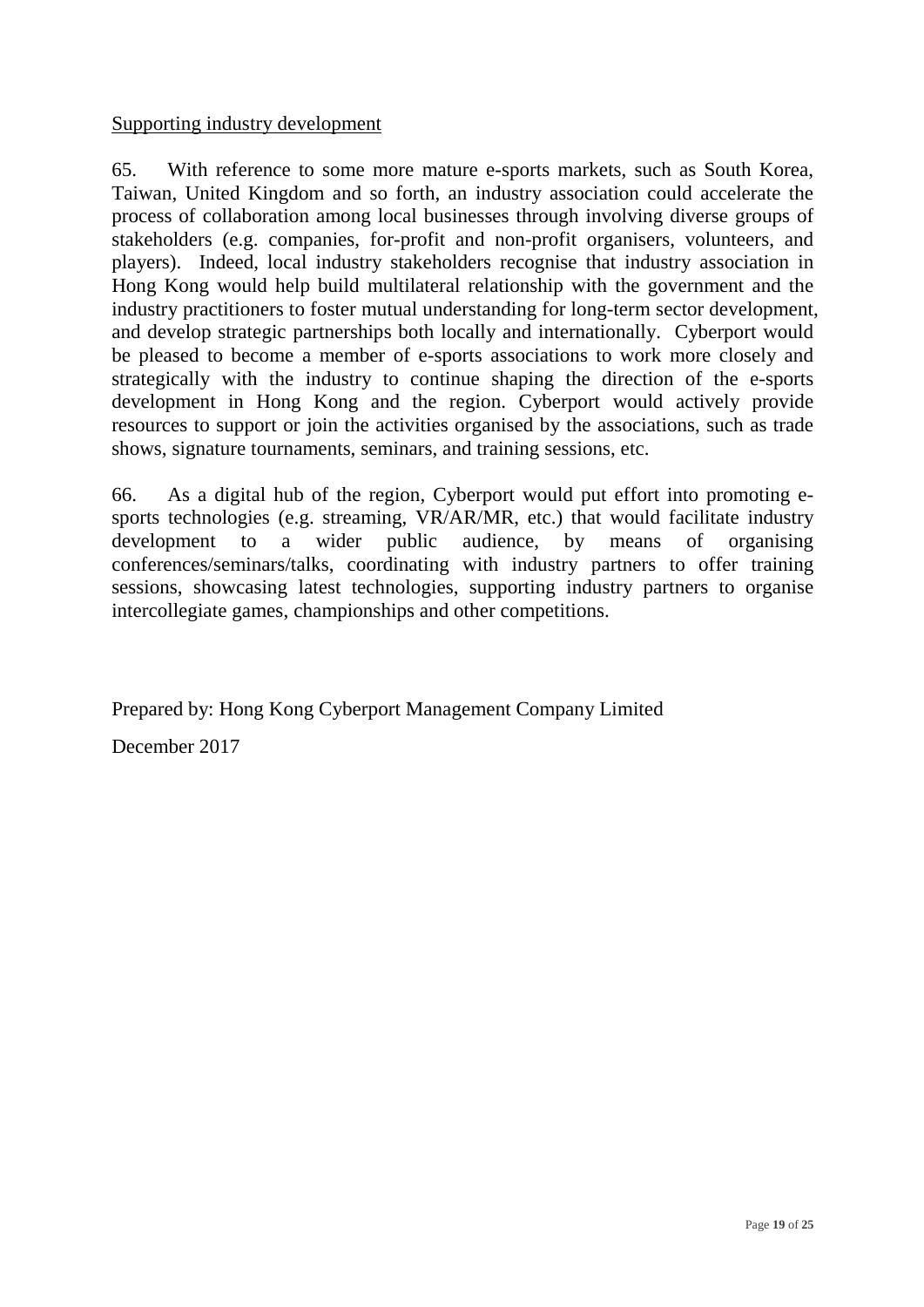# **Example of E-sports Events in Hong Kong**

| 電子競技活動名稱<br><b>Event Name</b>                                  | 舉辦單位<br><b>Organising</b><br><b>Company</b>                                               | 日期<br><b>Date</b>            | 舉辦地點<br><b>Venue</b>        | 現場參與人<br>數<br><b>On-spot</b><br><b>Audience</b> | 在線觀眾人數<br><b>Online</b><br><b>Audience</b> |
|----------------------------------------------------------------|-------------------------------------------------------------------------------------------|------------------------------|-----------------------------|-------------------------------------------------|--------------------------------------------|
| The 2 <sup>nd</sup> Joint-School<br><b>Esports Competition</b> | 香港學生電子競技<br>總會 Hong Kong<br>Federation of<br><b>Students' Electronic</b><br><b>Sports</b> | 2017/07/15                   | Function Rooms, Cyberport   | $100+$                                          | $200+$                                     |
| <b>Pokemon VGC HK</b><br><b>Open 2017</b>                      | Hong Kong Pokemon<br>Alliance                                                             | 2017/06/11                   | Function Rooms, Cyberport   | 195                                             | <b>Nil</b>                                 |
| SHERO 英雄聯盟國際<br>女子邀請賽                                          | <b>Cyber Games Arena</b>                                                                  | 2017/03/26                   | Function Rooms, Cyberport   | $100+$                                          | Nil                                        |
| <b>NBA 2K17 亞洲盃香港</b><br>區資格賽                                  | <b>Cyber Games Arena</b>                                                                  | $2016/12/03$ -<br>2016/12/17 | Toysoul 2016(九龍灣國際展貿<br>中心) | 800                                             | <b>Nil</b>                                 |
| 網上行英雄聯盟世界賽                                                     | <b>Cyber Games Arena</b>                                                                  | 2016/10/30                   | The Wave 9/F                | 300                                             | <b>Nil</b>                                 |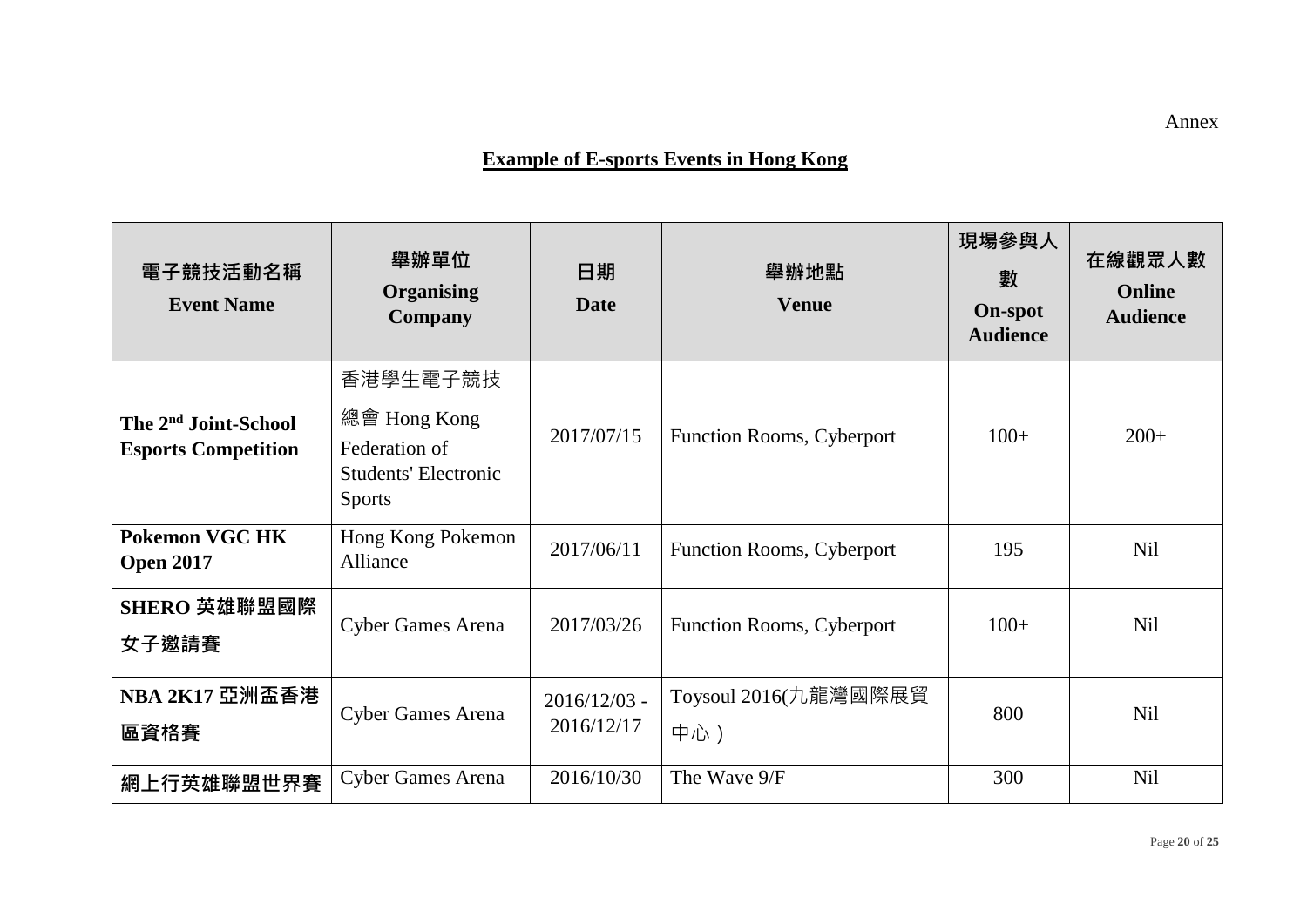| 電子競技活動名稱<br><b>Event Name</b>                            | 舉辦單位<br><b>Organising</b><br><b>Company</b> | 日期<br><b>Date</b>            | 舉辦地點<br><b>Venue</b>          | 現場參與人<br>數<br><b>On-spot</b><br><b>Audience</b> | 在線觀眾人數<br><b>Online</b><br><b>Audience</b> |
|----------------------------------------------------------|---------------------------------------------|------------------------------|-------------------------------|-------------------------------------------------|--------------------------------------------|
| 決賽直播派對 2016                                              |                                             |                              |                               |                                                 |                                            |
| Zotac 10YR<br><b>Anniversary World</b><br>Cup            | Zotac                                       | $2016/10/24$ -<br>2016/10/25 | 香港美麗華酒店 18 樓宴會廳               | 500                                             | <b>Nil</b>                                 |
| 第一屆香港電子競技大<br>專盃                                         | Hong Kong Esports                           | $2016/08/30$ -<br>2016/08/31 | 香港九龍灣國際展貿中心                   | <b>Nil</b>                                      | <b>Nil</b>                                 |
| LMS 夏季總決賽香港<br>站                                         | Garena / Hong Kong<br><b>Esports</b>        | 2016/08/21                   | 香港亞洲國際博覽會 – Runway<br>11      | 3,100                                           | 600,000                                    |
| <b>E-Sports Festival HK</b><br>2016                      | <b>Cyber Games Arena</b>                    | $2016/08/19$ -<br>2016/08/22 | 香港會議展覽中心一號展覽廳<br>展位編號 Hall 1A | 48,000                                          | <b>Nil</b>                                 |
| PS4 學校霸王校際盃                                              | <b>Play Station</b>                         | 2016/07/31                   | 香港動漫節(香港會展覽中心)                | 700                                             | <b>Nil</b>                                 |
| <b>ESport JSC</b> (Joint-<br><b>School Competition</b> ) | 香港學生電子競技<br>總會 Hong Kong<br>Federation of   | 2016/07/02                   | 九龍灣 MegaBox                   | <b>Nil</b>                                      | <b>Nil</b>                                 |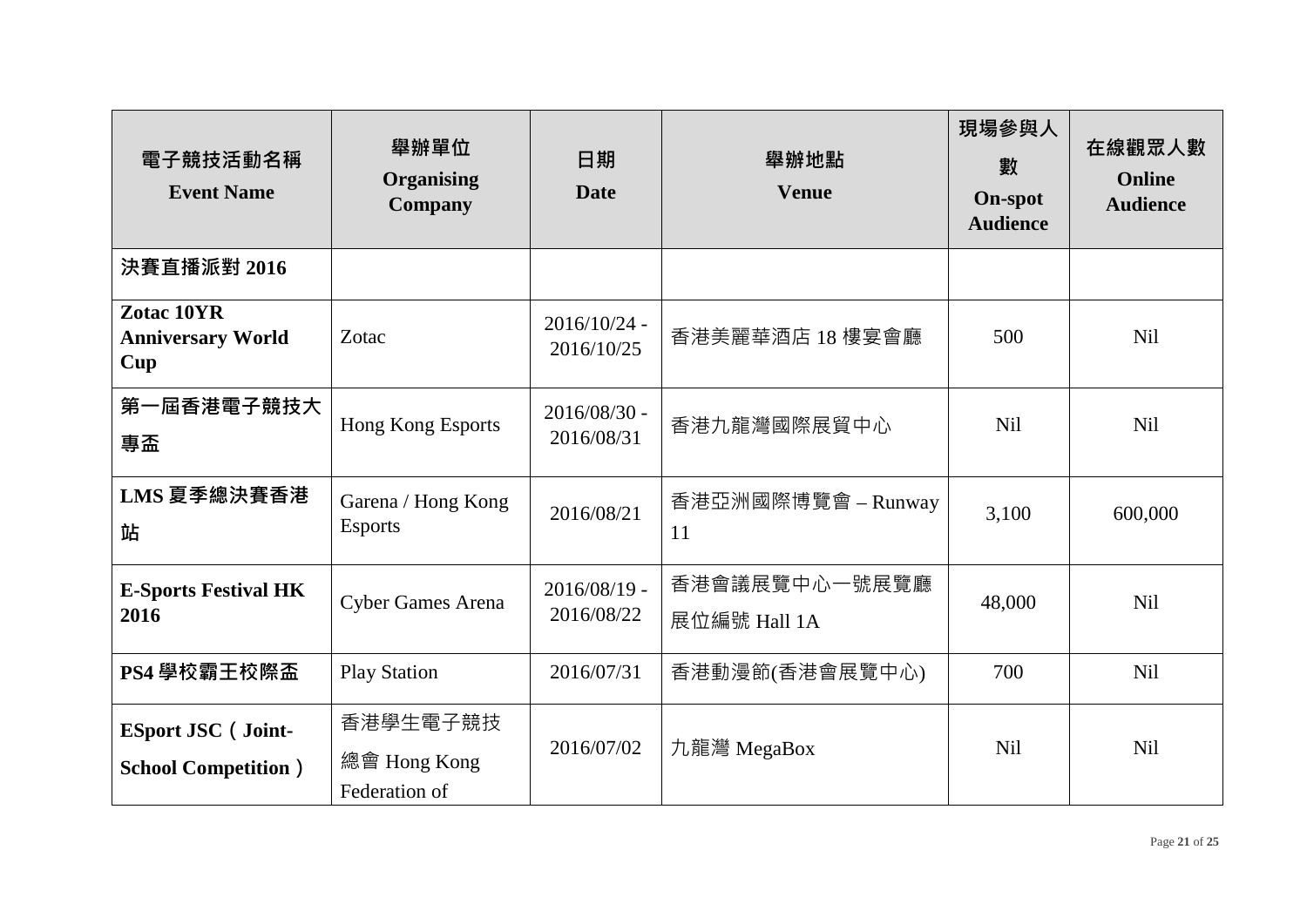| 電子競技活動名稱<br><b>Event Name</b>                       | 舉辦單位<br><b>Organising</b><br><b>Company</b>  | 日期<br><b>Date</b>                     | 舉辦地點<br><b>Venue</b> | 現場參與人<br>數<br><b>On-spot</b><br><b>Audience</b> | 在線觀眾人數<br><b>Online</b><br><b>Audience</b> |
|-----------------------------------------------------|----------------------------------------------|---------------------------------------|----------------------|-------------------------------------------------|--------------------------------------------|
|                                                     | <b>Students' Electronic</b><br><b>Sports</b> |                                       |                      |                                                 |                                            |
| <b>Rainbow Six Siege</b><br><b>Hong Kong League</b> | <b>Cyber Games Arena</b>                     | 2016/05/21                            | <b>CGA</b> Studio    | 800                                             | <b>Nil</b>                                 |
| 香港爐石爭霸賽                                             | <b>HKHS x MTGamer</b>                        | 2016/04/30                            | 旺角 i-ONE 旗艦店         | <b>Nil</b>                                      | <b>Nil</b>                                 |
| 第一屆香港大專電子競<br>技聯賽                                   | R. Evolvers $\&$ 香港爐<br>石公會 HKHS             | $2016/04 -$<br>2016/09                | 香港中文大學 邵逸夫堂          | 500                                             | <b>Nil</b>                                 |
| 2016 英雄聯盟校際盃 -<br>港澳區總決賽                            | Hong Kong Esports                            | 2016/03/20                            | 陽光網絡旺角總店             | <b>Nil</b>                                      | <b>Nil</b>                                 |
| <b>電競迷理大爐邊</b> 聚會                                   | Gameholic HK 電競<br>迷                         | 2016/02/27                            | PolyU                | Nil                                             | 600,000                                    |
| ECS 菁英挑戰聯賽                                          | Hong Kong Esports                            | 春季賽 -<br>$2016/02/20$ -<br>2016/05/08 | Online               | N/A                                             | <b>Nil</b>                                 |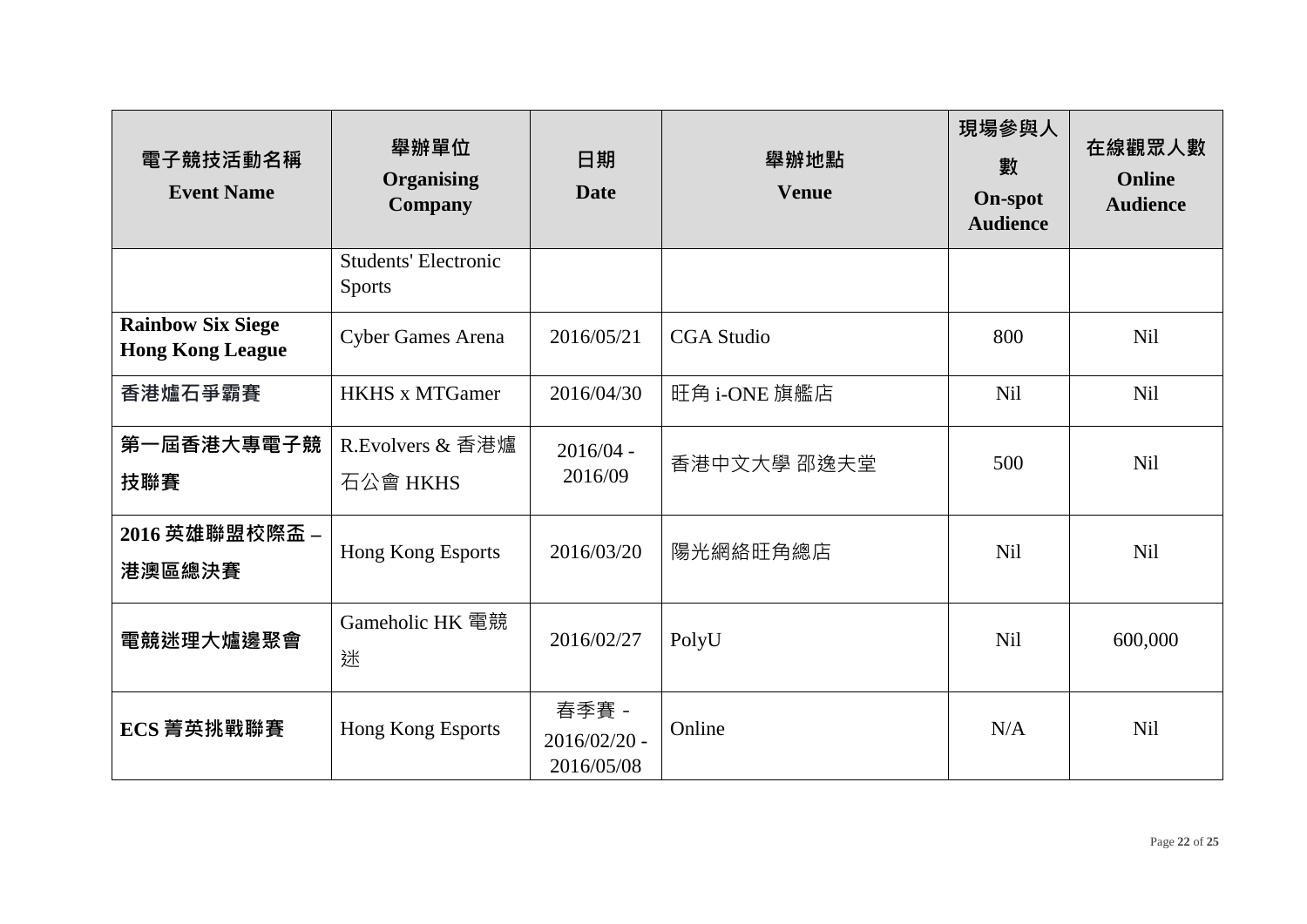| 電子競技活動名稱<br><b>Event Name</b> | 舉辦單位<br><b>Organising</b><br><b>Company</b>                                                                              | 日期<br><b>Date</b>                     | 舉辦地點<br><b>Venue</b>        | 現場參與人<br>數<br><b>On-spot</b><br><b>Audience</b> | 在線觀眾人數<br>Online<br><b>Audience</b> |
|-------------------------------|--------------------------------------------------------------------------------------------------------------------------|---------------------------------------|-----------------------------|-------------------------------------------------|-------------------------------------|
|                               |                                                                                                                          | 夏季賽 -<br>$2016/06/18$ -<br>2016/08/28 |                             |                                                 |                                     |
| FIFA 16 中港挑戰賽決<br>賽           | <b>Play Station</b>                                                                                                      | 2015/12/19                            | Toysoul 2015(九龍灣國際展貿<br>中心) | 600                                             | <b>Nil</b>                          |
| 協青電競迷邀請賽                      | 協青社 / Gameholic<br>HK 電競迷 / 香港學<br>生電子競技總會<br>Hong Kong<br>Federation of<br><b>Students' Electronic</b><br><b>Sports</b> | 2015/11/29                            | 協青社                         | <b>Nil</b>                                      | 500,000                             |
| 網上行 10G 光纖第三<br>屆香港電子競技總決賽    | Hong Kong Esports                                                                                                        | 2015/08/29                            | 香港九龍灣國際展貿中心 -<br>Rotunda 3  | 2,700                                           | <b>Nil</b>                          |
| <b>E-Sports Festival HK</b>   | <b>Cyber Games Arena</b>                                                                                                 | $2015/08/21$ -                        | 香港會議展覽中心 HALL 1B            | 32,000                                          | 100,000                             |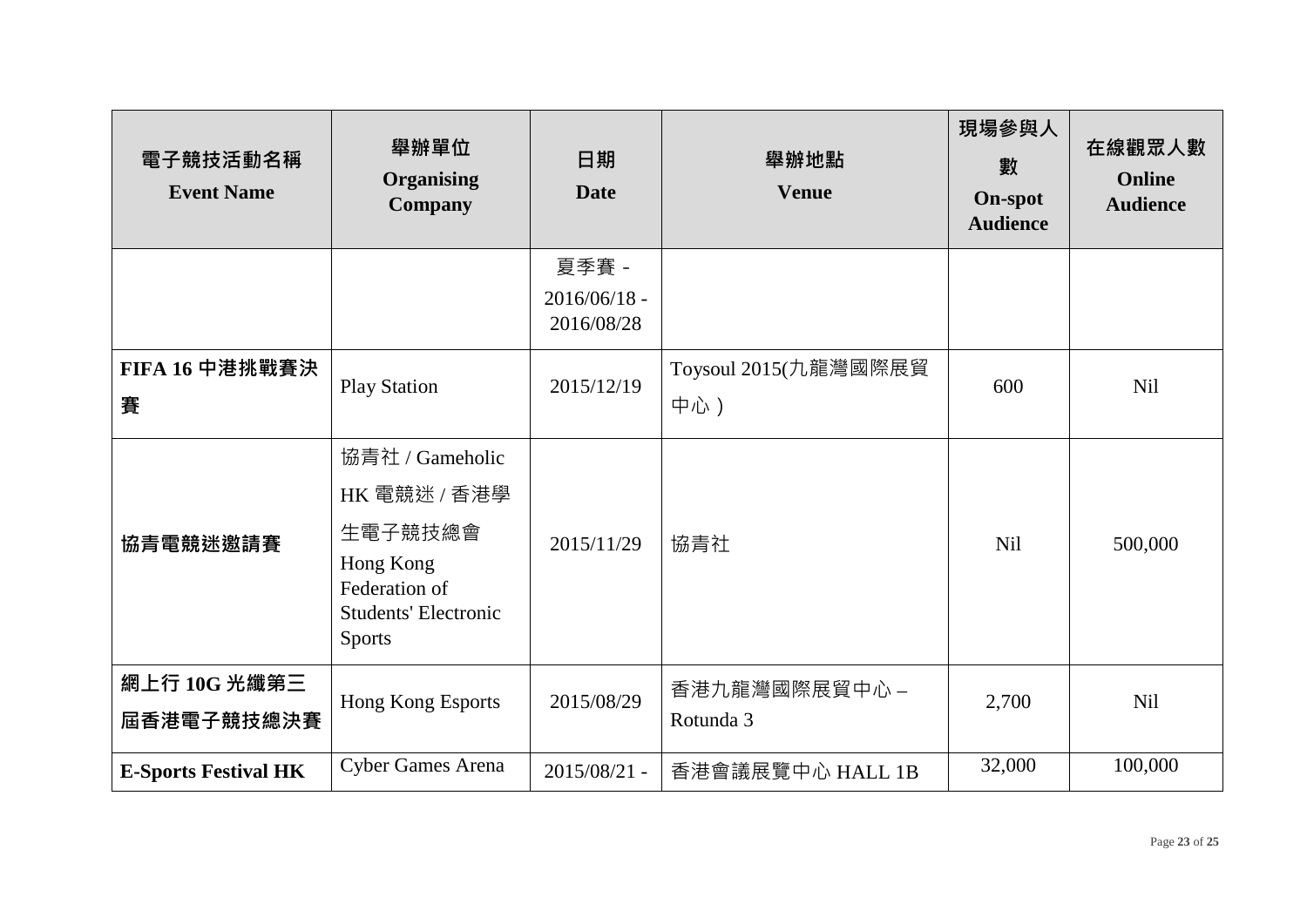| 電子競技活動名稱<br><b>Event Name</b>                                   | 舉辦單位<br><b>Organising</b><br><b>Company</b>                                                     | 日期<br><b>Date</b>                                                              | 舉辦地點<br><b>Venue</b>       | 現場參與人<br>數<br><b>On-spot</b><br><b>Audience</b> | 在線觀眾人數<br>Online<br><b>Audience</b> |
|-----------------------------------------------------------------|-------------------------------------------------------------------------------------------------|--------------------------------------------------------------------------------|----------------------------|-------------------------------------------------|-------------------------------------|
| 2015                                                            |                                                                                                 | 2015/08/24                                                                     | A15                        |                                                 |                                     |
| 2015 英雄聯盟校際盃 -<br>港澳區總決賽                                        | Hong Kong Esports                                                                               | 2015/05/19                                                                     | 陽光網絡旺角總店                   | 200                                             | 500,000                             |
| 香港電子競技資格賽                                                       | Hong Kong Esports                                                                               | 冬季賽 -<br>$2014/10/25$ -<br>2015/01/27<br>夏季賽 -<br>$2015/02/28$ -<br>2015/07/05 | Online                     | N/A                                             | 200,000                             |
| 第二屆香港電子競技總<br>決賽                                                | Hong Kong Esports                                                                               | $2014/08/30$ -<br>2014/08/31                                                   | 香港九龍灣國際展貿中心 -<br>Rotunda 3 | 2,000                                           | <b>Nil</b>                          |
| <b>League of Legends</b><br><b>High-School Cup</b><br>英雄聯盟中學校際盃 | Cyber Games Arena /<br>香港學生電子競技<br>總會 Hong Kong<br>Federation of<br><b>Students' Electronic</b> | $2014/09$ -<br>2014/11                                                         | <b>CGA</b> Studio          | <b>Nil</b>                                      | <b>Nil</b>                          |